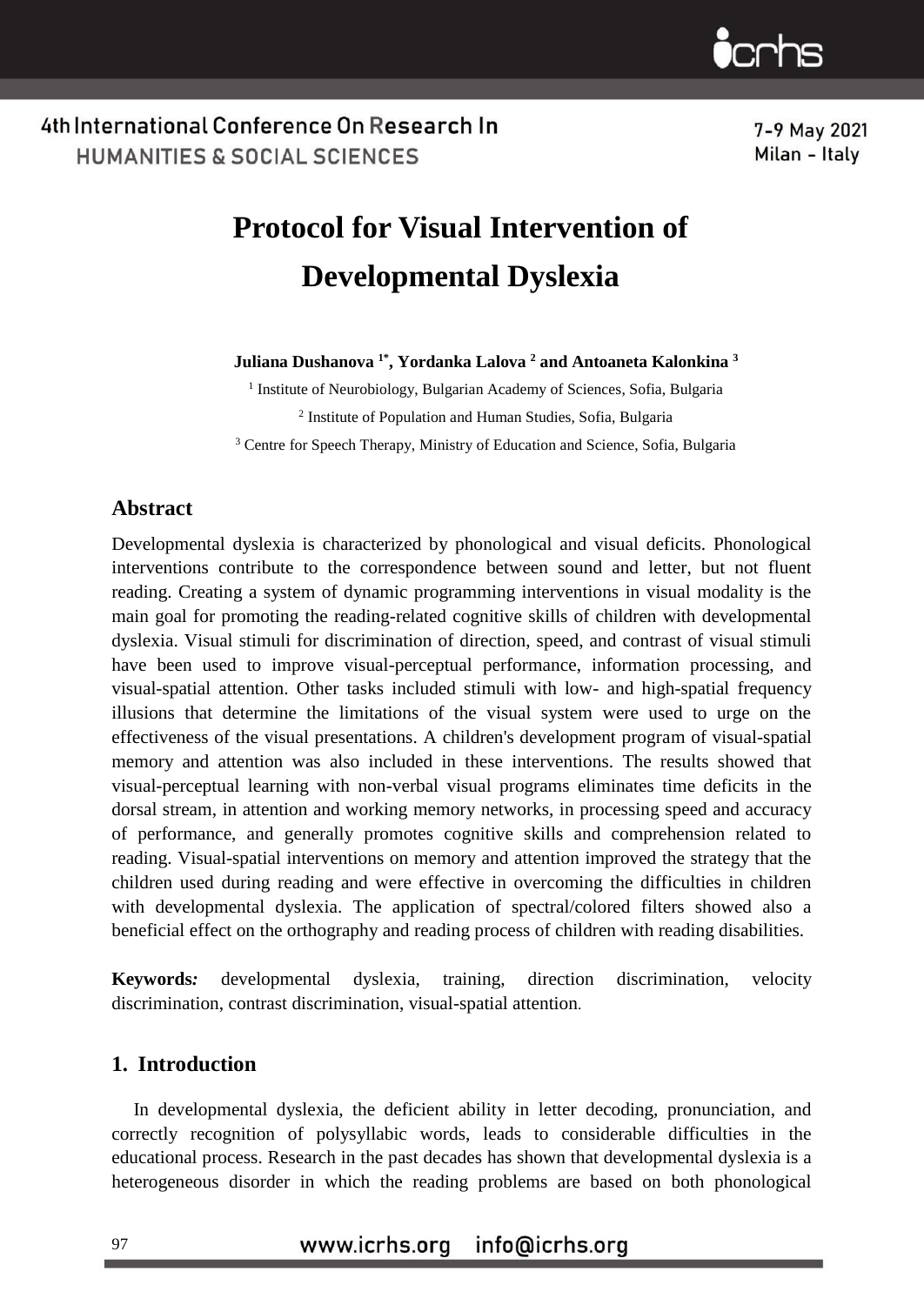7-9 May 2021 Milan - Italy

(Vellutino et al., 2004) and visual-spatial deficits in attention, as well as anomalies in visual information processing (Badcock et al., 2008; Menghini et al., 2010; Gori et al., 2016; Stein, 2019). Initial proposals suggest the importance of the magnocellular system for the rapid timing of visual events and the coarse structure in the letters during reading and the suppression of the parvocellular system during eye saccades which defined the fine details in the letters and the color discrimination (Breitmeyer, 1993). One of the strongest precursors of reading accuracy is the programs for phonological processing, which successfully correct the reading accuracy of single words and pseudowords for many children, as well as their recognition in the auditory modality (Mann and Wimmer, 2002). However, recent studies show that in one-third of children with dyslexia, such programs are ineffective about speed, accuracy, expression, and comprehension of a reading text (Whiteley et al., 2007). More recently, interventions for reading improvement have shifted to numerous non-phonological procedures focusing on visual-spatial attention deficit and related mechanisms. The directional attentional disorder in developmental dyslexia is related to the inefficiency in the selective extraction and information processing from a specific visual field (Facoetti et al., 2000; Treisman and Gormican, 1988). Such children manifest a more sparse/diffuse form of attention, affected focusing of the spatial attention, visual search, and guide (Facoetti et al., 2000; Franceschini et al., 2013; Liu et al., 2018; Pammer et al., 2004; Vidyasagar and Pammer, 2010). There is significant evidence that for the auditory and the cross-modal information, the temporal processing deficit and this in the attentional shift, routine in the visual modality, are essential (Lallier et al., 2010; Harrar et al., 2014). Dyslexic children show a deficit in visual perception of motion with reduced ability in the sensitivity to speed and direction discrimination of visual stimuli (Boets et al., 2011). The impairments in visual processing comprised higher thresholds in the sensitivity to coherent stimuli (Wang and Yang, 2018), in the contrast visual sensitivity to low-/high-spatial frequency stimuli in external noise (Slaghuis and Lovegrove, 1985), and the slow visual letter-sequencing recognition (Ozernov-Palchik et al., 2017). Eye movements, inefficiently driven by attention, are also observed in dyslexic children during verbal and nonverbal tasks (Dahhan et al., 2016). Illusory motion tasks are an important tool through which indirectly receives information about visual perception of the brain (Peters, 2016). A visual test for short-term memory is the detection of color changes in objects (Phillips, 1974). In dyslexic children, the overcome of dynamic visual attention disorders requires adequate interventions with a maximum load of spatial and/or temporal visual information processing according to the individual's ability. Mainly, the low contrast perceptions are determined by magnocellular retinal ganglion cells, sensitive to the coarse structure of low-spatial frequency sinusoidal gratings flickered at high temporal frequencies. However, a possible neuronal substrate of the deficit in the coherent motion processing could result from an abnormal magnocellular input to the dorsal visual stream related to the optimal movement response (Cornelissen et al., 1995).

The presentations of the above-described tasks on a computer actively engage the attention in space and time (Franceschini et al., 2013), stimulating the improvement of cognitive ability in children under 14 years (Lorusso et al., 2011; Gori et al., 2016). At this age range, these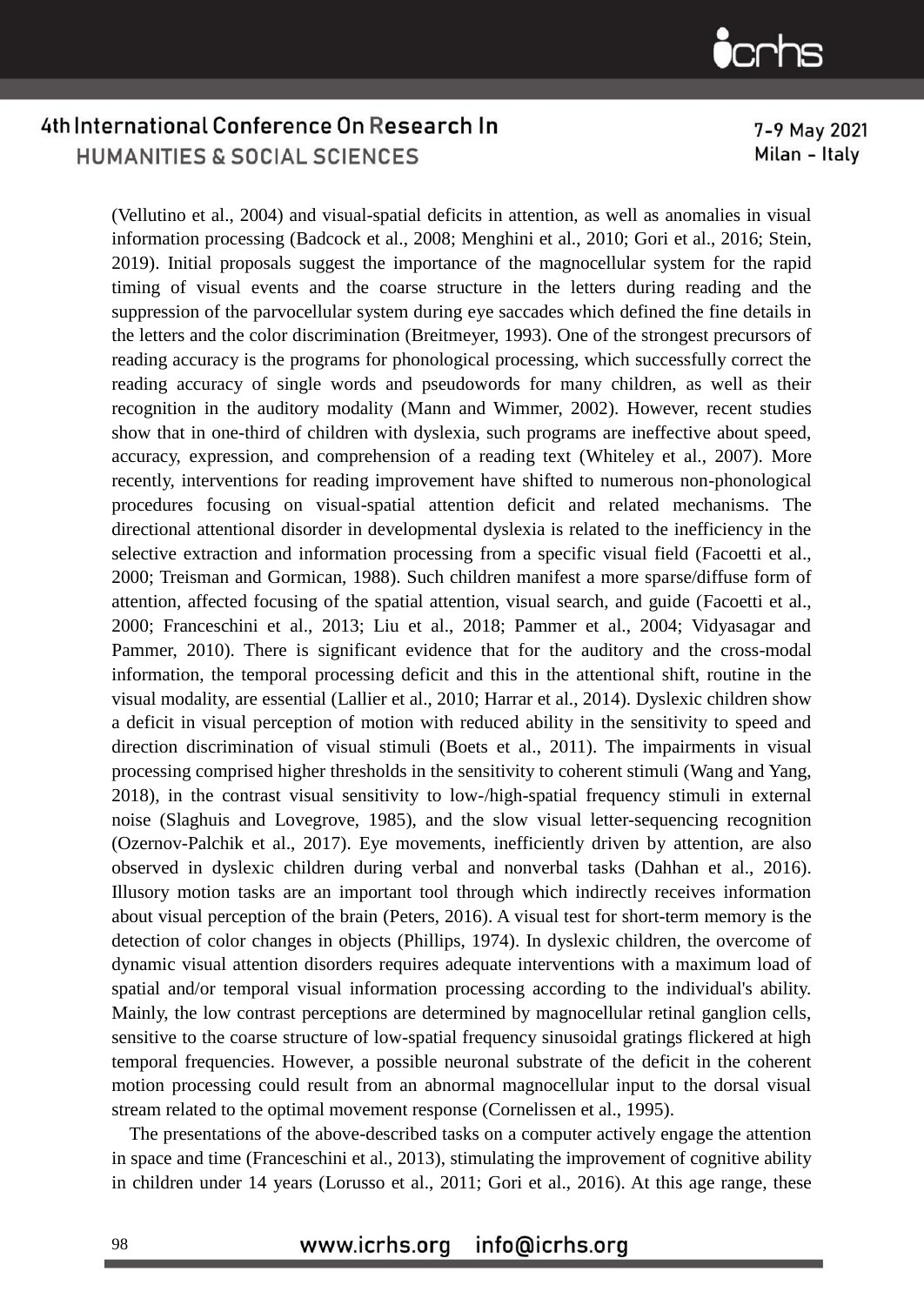7-9 May 2021 Milan - Italy

interventions are with the most profit in children due to undergoing rapid changes in the plasticity of attention-related neural networks that are still in the process of maturation (McIntosh et al., 2006; Klaver et al., 2011). Interventions with visual-spatial stimuli are an effective opportunity for correction of attention, improve reading overall in children with developmental dyslexia. They are applied in different orthographies and are more effective than other strategies (Mann and Wimmer, 2002; McIntosh et al., 2006; Whiteley et al., 2007; Lorusso et al., 2011; Koyama et al. 2013; Lobier et al., 2014; Wang and Yang, 2018; Liu et al., 2018). Manipulations that facilitate the magnocellular visual function as the viewing of a coarse text structure with yellow or blue spectral/colored filters (or other color hues) help to decrease the number of skipped reading words (Ray et al., 2005). The amount of light with a longer length of the wave falling on the retina increases by the yellow spectral filters, and due to pupil dilation, stimulates more M-cells. Control filters for the effects of the yellow filters are the blue spectral ones. The blue-sensitive melanopsin-pigment retinal ganglion cells with projection to the suprachiasmatic nucleus of the hypothalamus are responsible for the internal clock and the daily rhythm control (Hankins et al., 2008). The blue filters help more reliably to focus the children's attention and eye movements. According to many authors, the colors of the effective spectral filters, assisting the reading in dyslexic children, are grouped around the yellow and blue spectral filters (Wilkins et al., 1994; Hall et al., 2013).

The goal of the study is to create a training protocol, comprising dynamic computerized tasks in the visual modality, which promotes the cognitive skills related to the reading of children with developmental dyslexia. The main questions are: Can this intervention improves the speech-related brain structures functioning which in turn will help to overcome the writing speech disorder in second-grade and third-grade children with developmental dyslexia? Can spectral/colored filters promote the reading sub-skills (a voice reaction time, duration of word reading, percent of error reading words, percent of omitted words, and speed of reading)?

### **2. Materials and methods**

#### **2.1 Participants**

Thirty-seven children with developmental dyslexia (19 boys and 18 girls) diagnosed with appropriate psychometric tests were examined. The age range of children was 8-9 years old. The children were from the 2nd and 3rd-grade of general education. Their parents gave informed consent following the Helsinki Declaration. One dyslexic group from twenty-two children with developmental dyslexia (12 boys and 10 girls) accepted to participate in the current protocol with magnocellular (M-based) and middle temporal (MT-based) visualmotor intervention, described below. While other children were involved in another intervention version in motion perception, visual attention, and goal-directed behavior, described in previous work (Lalova et al., 2019), also stimulated the dorsal stream.

The Ethics Committee of Institute of Neurobiology, Institute for Population and Human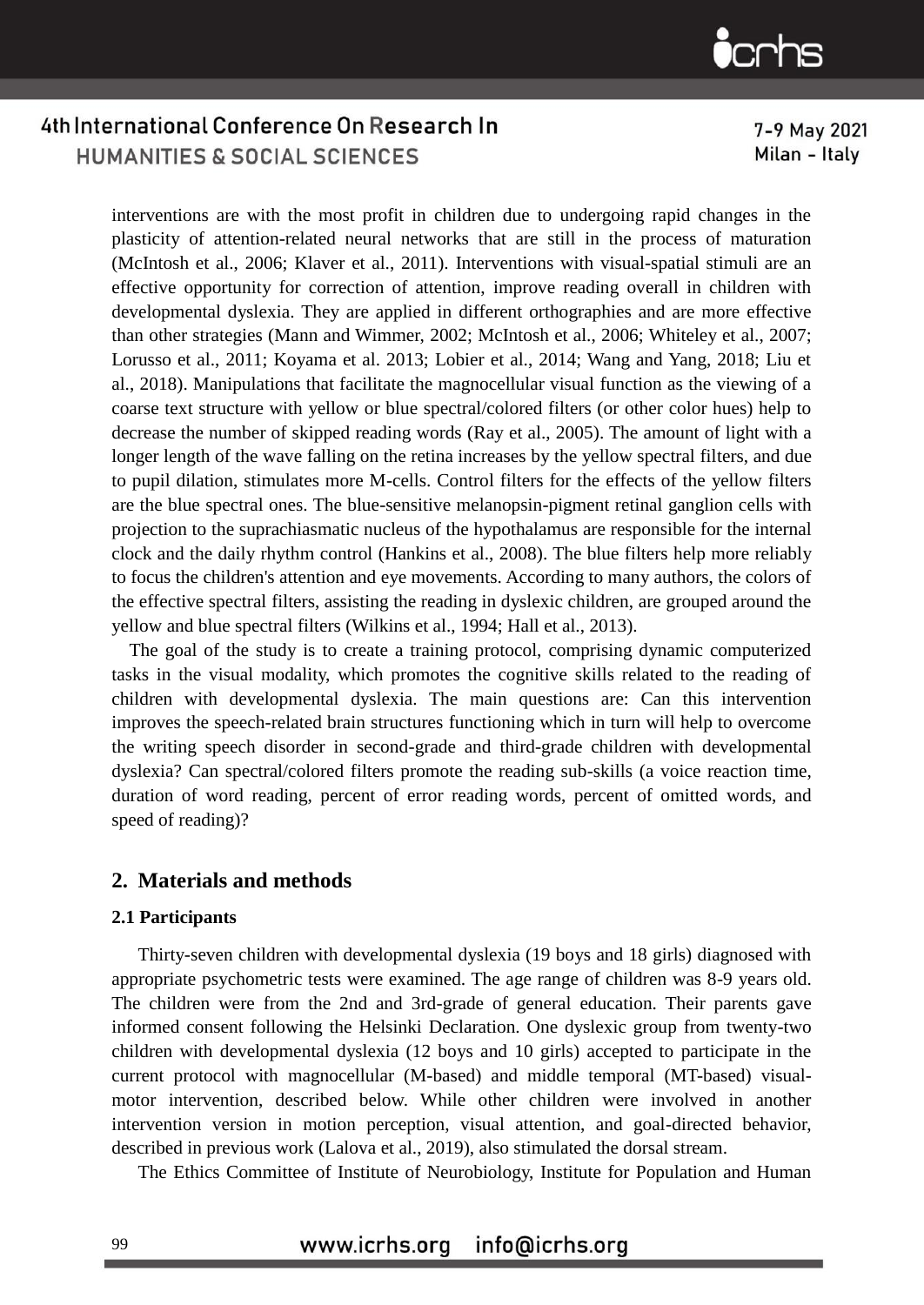7-9 May 2021 Milan - Italy

Studies, BAS, State Logopedic Center, and Ministry of Education and Science approved the study. Bulgarian is the first language spoken by the children. Seventeen of them are righthanded, and five - ambidexters. The handedness was assessed by classification of hand preference (Annett, 1970). Children underwent neuropsychological studies (Raichev et al., 2005). The DDE-2 test battery was used to assess developmental dyslexia and dysortography (Sartori et al., 2007; Matanova and Todorova, 2013). Phonological awareness, as well as reading and writing skills, were assessed with psychometric tests (Kalonkina and Lalova, 2016). Assessment of nonverbal perception and rapid serial naming of color and object was performed with the Girolami-Boulinier test "Different Oriented Marks" (Girolami-Boulinier 1985; Yakimova 2004). Children's nonverbal intelligence was tested with the Raven Progressive Matrix Test (Raven et al., 1998).

The non-verbal intelligence scores of the participants were 98 or higher (Raven et al., 1998). The children had normal hearing after an examination by an audiometer. Their vision was normal/or corrected-to-normal vision. The dyslexic group included children with reading difficulties who showed one standard deviation below-norm performance of standardized control group of either speed or accuracy in subtests of the DDE-2 battery and "Reading abilities" battery. DDE-2 battery included lists of reading words, reading pseudo-words, choosing the correct meaning of a word, looking for spelling mistakes; writing a word/pseudoword in dictation. The Reading Ability battery included identifying the first sound in a heard word and skipping it within a word, fragmenting words into syllables and skipping the last syllable, reading text, dictating sentences, filling in a missing compound word.

#### 2.2 **Procedure**

The training tasks for each child were conducted in an arbitrary order and divided twoweekly into individual sessions of 45 minutes, which was performed over three months. After training intervention, the dyslexic children performed Wechsler test (WISC-4; Wechsler, 2003). The WISC-4 is an individually administered IQ test for assessment of the intellectual and cognitive abilities of six to sixteen-year-old children through intellectual tasks as verbal comprehension, perception, working memory, attention, concentration, and speed of information processing. Ten WISC-4 subtests are most commonly used in intelligence testing. The basic subtests for verbal comprehension are vocabulary, similarities, and comprehension. The main perceptual subtests are the design of blocks, matrix reasoning, and picture concepts. The digit span and the letter/number sequencing are the core working memory subtests, as well as the coding and symbol search is basic processing speed subtests. The child's ability to quick and correct scanning or tracking of visually presented standing out stimuli is indicated by the scale of speed processing. The remaining additional subtests give information about reasoning on words (as a part of verbal comprehension), picture finishing (perceptual reasoning), arithmetic (as a part of working memory), and processing cancellation (as a part of the speed of processing). The indices for all tests provide the overall level of intelligence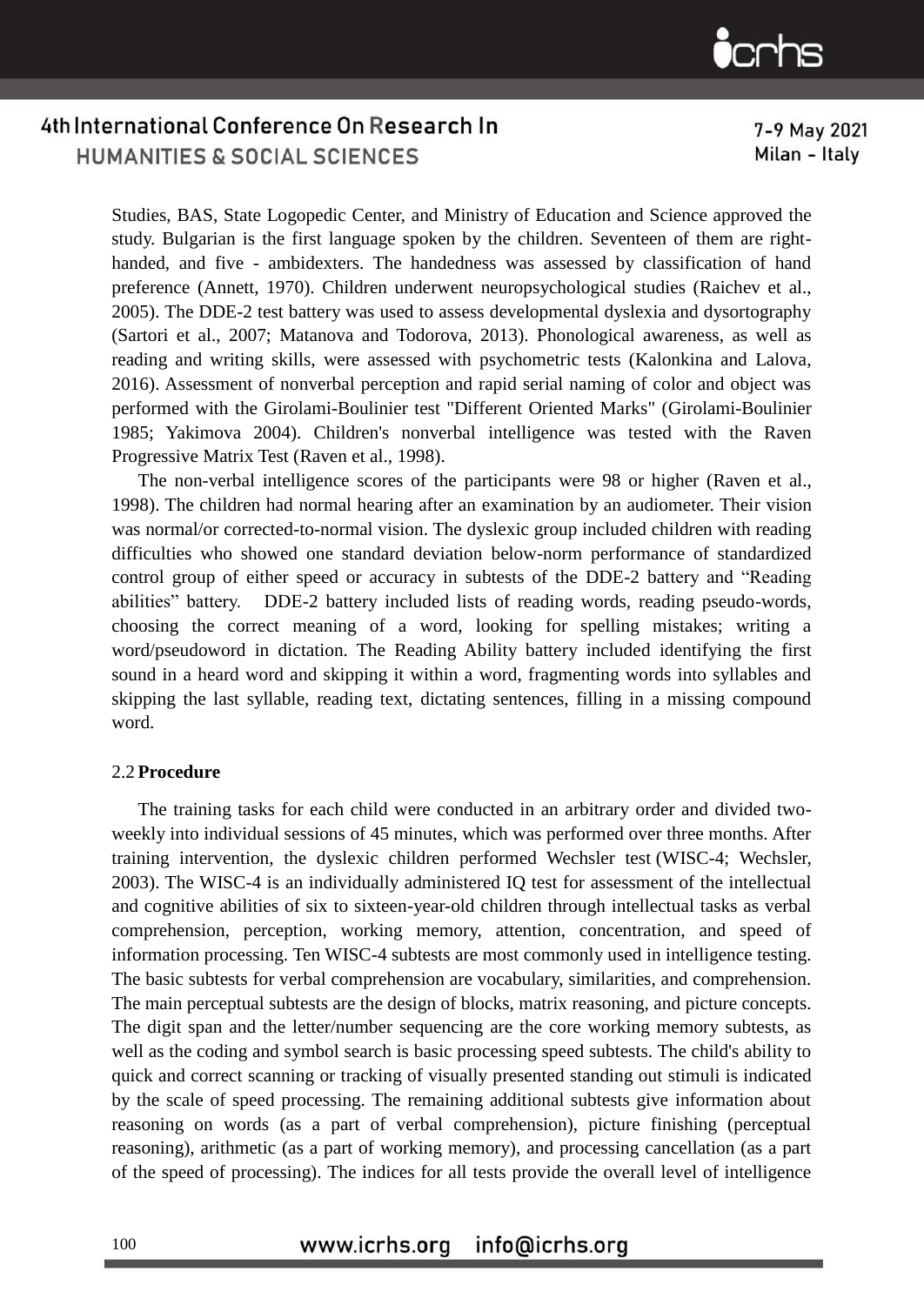7-9 May 2021 Milan - Italy

IQ. The scale of the success is reported in standard points (sum of the subtests). The reaction times and performance accuracy of pre-training and post-training dyslexic groups were compared for each condition by ANOVA.

#### **2.2. Visual psychophysics tasks**

#### **2.3.1. Coherent motion task**

The task, stimulating magnocellular (M-based) function, is direction discrimination of a vertical coherent motion (upwards or downwards) of white dots in a patch of randomly moving ones (with 100% contrast of each and a dot size of 0.1°) within a 20° circle on a black screen (Benassi et al., 2010; Boets et al., 2011. The velocity of the moving dots is 4.4°/s. In 12-frame sequences presented the dots with lasting of each frame 16.7 ms. The smallest number of coherently directional moving points, when their direction is still perceived, determines the coherent perceptual threshold. In a previous study (Lalova et al., 2018), the thresholds of the dyslexics were found to be higher than those of the controls, suggesting that the dyslexics have impairments in the magnocellular pathway (M-pathway). The coherent movement threshold is 50% of the arbitrarily moving dots. During the presentation of the stimulus, the red locking cross remains in the center of the screen. The stimuli are presented for 200 ms in the center in the pseudorandom sequence and an interstimulus interval of 1.5-2.5 s (ISI) at a distance of 57 cm. During an upwards dot motion, the instruction is a left button pressing. During an upwards dot motion, the instruction is a right button pressing. Twenty trials of stimuli are with an upward movement and 20 - a downward movement. The correct responses and the reaction time are taken into account.

#### **2.3.2. Contrast discrimination in illusion motion tasks**

Discrimination of different contrasts at an illusionary motion of low-spatial frequency sinusoidal grating, embedded in an external noise field, maximally activates the magnocellular pathway (Pammer and Wheatley, 2001; Sperling et al., 2005). Discrimination of different contrast high-spatial frequency gratings is in an illusionary motion task activates a parvocellular pathway (Pammer and Wheatley, 2001; Sperling et al., 2005). The sinusoidal gratings vertically flicking with 15 Hz counter phase in a center of a noise region ( $11 \times 11$ ) cm) on a gray screen with a fixation cross for 200 ms. The refresh rate of the screen of the computer screen was 60 Hz with a pixel resolution of  $1920 \times 1080$ . Gabor's oscillating gratings are perceived at twice the spatial frequency of their actual spatial frequency. The stimulus is subtended around a visual angle of  $2.7 \times 2.7$  degrees at a viewing of 210 cm on the screen. The child has to indicate which model has low or high contrast. The contrast thresholds separately for magnocellular and parvocellular tasks are selected in previously performed psychophysical contrast-sensitive tasks (Lalova et al, 2018). In the first discrimination task (2fd), the contrast levels of the stimuli are 6% and 12% of the threshold (Lalova et al., 2018). In the parvocellular discrimination task (10fd), the contrast levels of the high spatial Gratings (10 cpd), with a low-temporal flicking frequency, are 3% and 6% of the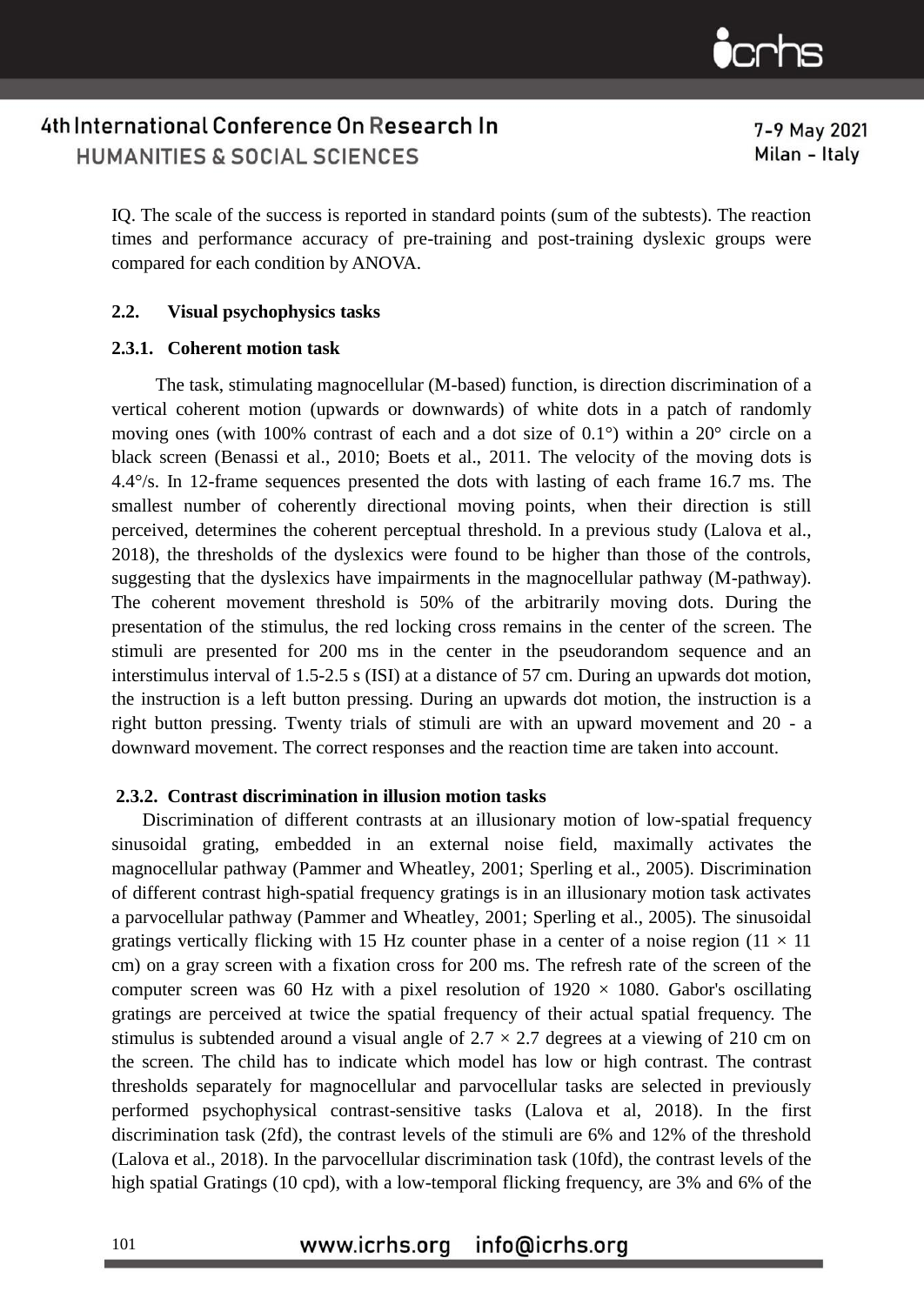7-9 May 2021 Milan - Italy

predefined contrast threshold (Lalova et al., 2018). Gratings with different contrasts are presented in a pseudo-randomized sequence with an ISI of 1.5-3.5 s. By pressing a button with a left hand, the child discriminates a sinusoidal grating with low contrast, with a right hand - a sinusoidal grating with high contrast. Each series has 20 high-contrast elements and 20 low-contrast elements. The correct answers and the reaction time are taken into account.

#### **2.3.3. Velocity discrimination task**

Two pairs of radial optical flows (Sun et al., 2014) within the diameter of a 14<sup>o</sup> eccentricity appear one after the other from the center to the periphery of the screen. The speed discrimination task, adopted M-pathway intervention, is induced changes in the MT / V5 brain area and visual areas as V3, V4, and V6. The first element in each pair of stimuli has always been at a constant slow speed  $(4.5 \degree/s)$ . The second element in the stimulus pair has a flow velocity of 5.0 °/s or higher 5.5 °/s (Joshi and Falkenberg, 2015). The first element appeared for 300 ms, and after 500 ms, the second item of the stimuli pair appeared for 300 ms in the center of a black screen at a distance of 57 cm. The period of the stimulus pair appearance in a pseudo-randomized subsequence varies from 1.5 to 3.5 s. The total number of stimulus pairs in the session is 40 (20 with a slow speed of the second item; 20 - with a high speed). The instruction is to press a key on the right side of the computer keyboard when the speed of the pairs is slow. While the second stimulus in the pairs has a higher speed than the first one, the children press a left-side key on the keyboard. The correct answers and the reaction time are reported.

#### **i. Visual-spatial attention task**

The main requirement is to search for a color change in a cue, focusing on visualspatial attention and oculomotor control in the center of the visual field (Ross-Sheehy et al., 2011). On a white screen, located on distance of 57 cm, a black frame (a cue) surrounding a color square appears for 300 ms before four differently colored squares (each with a size 3°x3°) around a screen center for 200 ms, one of which is in the frame. The instruction is for the comparison of the color in the frame with the next color that is presented in the cue. The children press a left key on a keyboard when two consecutive colors in the frame are the same, and with a right key – when the colors are different. The stimuli in a session are 40: 20 are with the same consecutive colors (invalid stream) and 20 are with different consecutive colors (valid stream). The invalid and stream valid alternate in pseudo-randomized sequence with  $ISI = 1.5 - 2.5$  s. The correct responses and the reaction times are reported.

#### **2.3.5. Color filters**

For each child, separate training sessions conduct with eleven spectral/colored filters, applied for each task in randomized order:  $1 - \text{'aqua}$ ,  $2 - \text{'grass}$ ,  $3 - \text{'}gray}$ ,  $4 - \text{'}green$ ,  $5 -$ 'jade', 6 – 'magenta', 7 – 'orange', 8 – 'pink', 9 – 'purple', 10 – 'sky', 11 – 'yellow' (Stein, 2019). The correct answers and the reaction time are reported.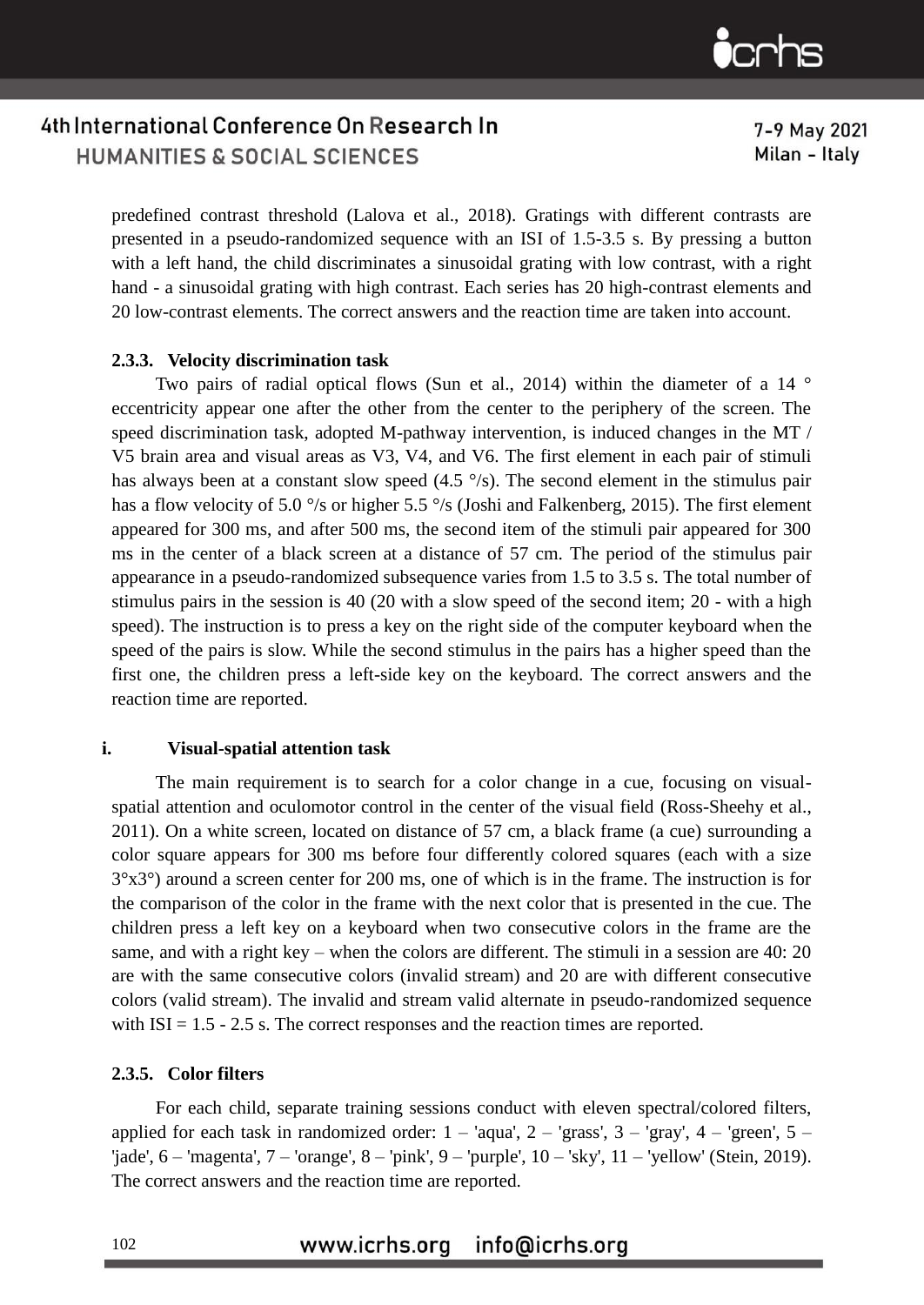7-9 May 2021 Milan - Italy

#### **2.3.6. Reading tasks**

Single words in Microsoft Sans Serif font are presented on a laptop at a distance of 57 cm from the observer. The black letters on a white background have an angular size of about 1 ° each. The age-appropriate words are balanced according to their frequency characteristics - low and high frequency of use and cover different parts of speech: adjectives, verbs, prepositions, numbers, pronouns, conjunctions, and adverbs. The series of multi-syllable words (2/3-syllables) contains 40 words in each block. The word remains on the computer screen for 800 ms. The word replaces another word in a pseudo-random sequence with an interval between the words of 1.5–2.5 s. In a reading task, the behavioral parameters were assessed for each child as a voice reaction time, duration of word reading, percent of error reading words, percent of omitted words, and speed of reading. The voice reaction time is determined from the beginning of the appearance of the visual stimulus (word) to the beginning of its pronunciation. The duration of reading is the difference in time from the beginning of word reading to its end reading. The speed is the number of correctly reading words to their common duration. The percent of dropped words also determines the accuracy of the reading. The success rate is defined by the correct reading words. After the training sessions, the task of reading words is repeated.

#### **2.3.7. Visual verbal tasks**

Two types of visual-verbal stimuli consisted of words and pseudowords, are presented in pseudo-random order and stay on the computer screen for 800 ms. Its duration is defined by a reading task. The pseudowords are the same words in sequence but with all replaced vowels. The block contained 40 words and 40 pseudowords. The instruction is to push a right-side button when seeing a word and to push a left-side button when the stimulus is a pseudoword. The correctly identified words/pseudowords and the reaction time are reported.

The reading of words and the visual word/pseudoword discrimination are performed one month after the training ends with the visual nonverbal programs.

Irrespective of the verbal tasks, the experimental group with dyslexia receives an intensive procedure with training visual tasks over three months, performed twice a week into individual 45 min sessions.

#### **2.3.8. Statistics**

The psychophysical tasks, performed by the dyslexic group, were analyzed by one-way ANOVA. The factors as correct answers (%) and reaction time to complete the task were reported in the first and last experiences of the training intervention for each child. The parameters of the best performance with the most appropriate filter were also compared with the non-filter session, conducting in the randomized order during the training.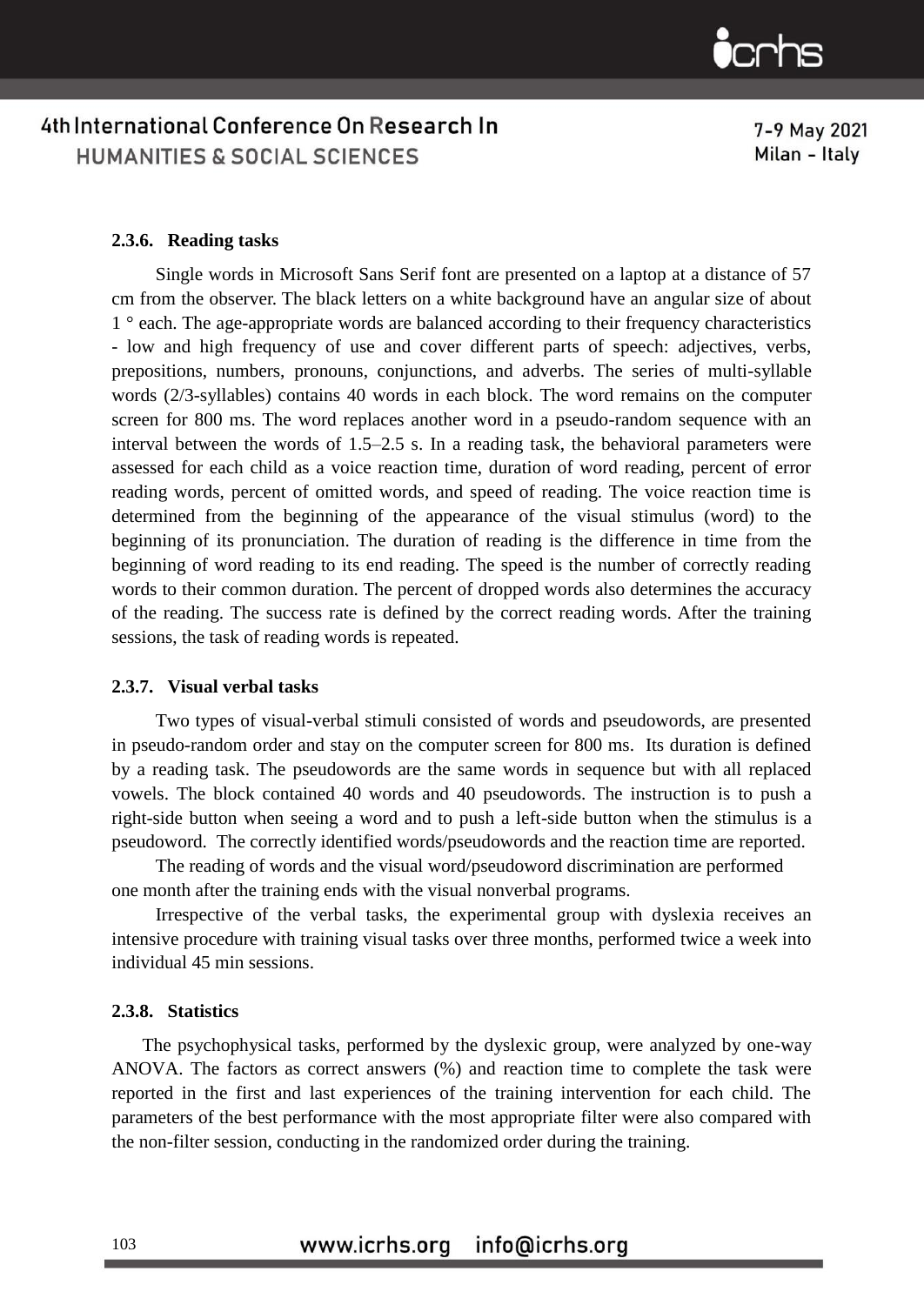7-9 May 2021 Milan - Italy

### **3. Results**

### **3.1. Coherent task**

In the coherent motion, the correct responses increased significantly after training  $p <$ 0.001,  $F = 54.6$ , while the reaction time was not statistically significant. The children with dyslexia discriminated directions before and after training at one of the same time (Figure 1). Regardless of the direction of upward and downward of the coherent dots, achievements and reaction time did not differ statistically between upward and downward directions in the sessions before and after training.



**Figure 1.** Correct responses and reaction time in coherent motion task before and after training*.*

Dyslexics make significantly fewer mistakes by distinguishing the downward direction in coherent moving points covered with a color filter. In both conditions, the success rate was significantly higher than that without a filter. In the downwards, the mean  $(\pm s$ e) rate with the most suitable filter was  $64.04\%$  ( $\pm 2.3\%$ ) comparing to the non-filter case  $54.18\%$  ( $\pm 3.53\%$ )  $(p < 0.026, F = 5.32)$ . In the upwards, the mean  $(\pm \text{ se})$  rate with filter was 65.25%  $(\pm 2.22\%)$ comparing to the non-filter case 47.84% ( $\pm$  2.8%), ( $p < 0.0003$ , F = 22.89). In downward discrimination, the reaction times of 799.54 ms  $(\pm 75.92 \text{ ms})$  were faster but not statistically significant ( $p > 0.05$ ,  $F < 0.27$ ) than those in the representation of coherent moving points that are not covered by a filter 860.85 ms  $(\pm 85.3)$ . The reaction time to the upward movement does not change during the execution of a coherent motion covered with a filter with an average reaction time of 827.81 ms  $(\pm 88.21)$ , compared to the case without a filter with an average time of 890.39 ms  $(\pm 82.3)$ . During training, the success rate was significantly better with the most suitable jade spectral filters when dots moving down, and with yellow / sky filters upwards. Sky / yellow spectral filters improved the performance of 36% of children (half of them up). While jade filters (including grass, celery filters) were the most suitable in 41% of dyslexics (more than half of them down direction), the purple filters (including also pink filter) were useful in 23% of dyslexics.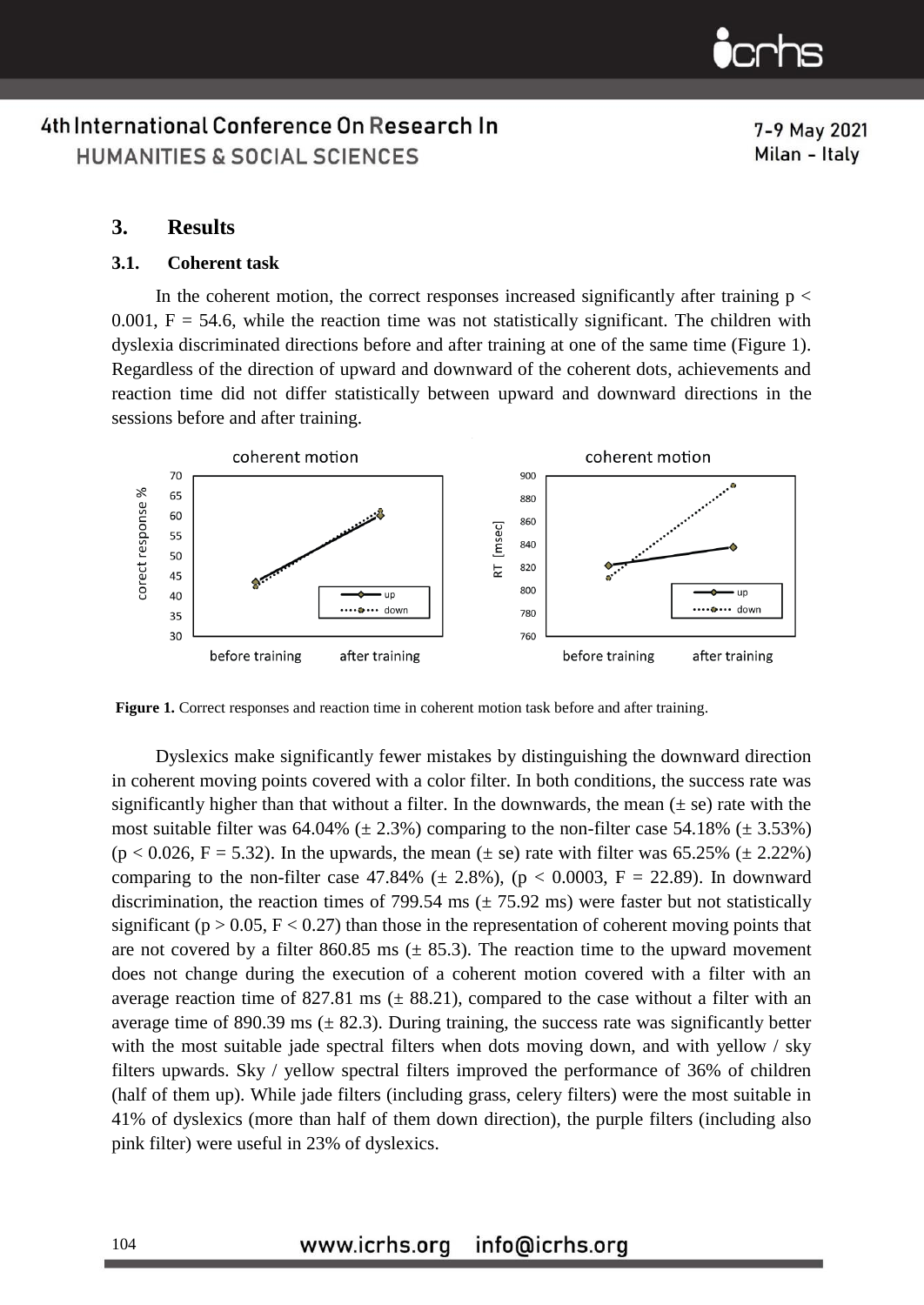7-9 May 2021

Milan - Italy

### 4th International Conference On Research In HUMANITIES & SOCIAL SCIENCES

#### **3.2. Contrast discrimination in illusion motion tasks**

After training under both conditions of contrast discrimination of the low-spatial frequency (2fd) and high-spatial frequency sinusoidal gratings (10fd) there was a significant increase in the correct responses in 2fd ( $p < 0.001$ ,  $F = 24.4$ ) and 10fd ( $p < 0.001$ ,  $F = 25.6$ ; Figure 2). In addition, the reaction time improved under both conditions at 2fd (p <0.05, F = 9.7) and 10fd ( $p < 0.05$ ,  $F = 6.6$ ; Figure 2).



**Figure 2.** Achievement of the best execution of the 2fd and 10fd task and reaction times before and after training.

The achievement of each child with the best effective color filter is statistically higher than that without a filter in the conditions of higher contrast of the doubling illusion of the low spatial frequency (2fd: 71.14  $\pm$  2.94% with filter; 58.42  $\pm$  3.48% without a filter; (p < 0.01, F > 8.15), as well as in the doubling illusion of the high spatial frequency (10fd: 68.75  $\pm$ 2.53% with filter, 53.00  $\pm$  5.36% )unfiltered state (p < 0.01, F > 7.05). There is no statistically significant difference between the best success rate with the corresponding color filter and without a filter in the conditions of low contrast in illusions with low spatial frequency 2fd (with filter:  $64.77 \pm 2.52$  %; non-filter:  $56.32 \pm 3.90$  %) and high spatial frequency 10fd (with filter:  $64.75 \pm 3.29\%$ ; non-filter:  $56.00 \pm 5.67\%$ ; p > 0.08, F < 3.17). The reaction times did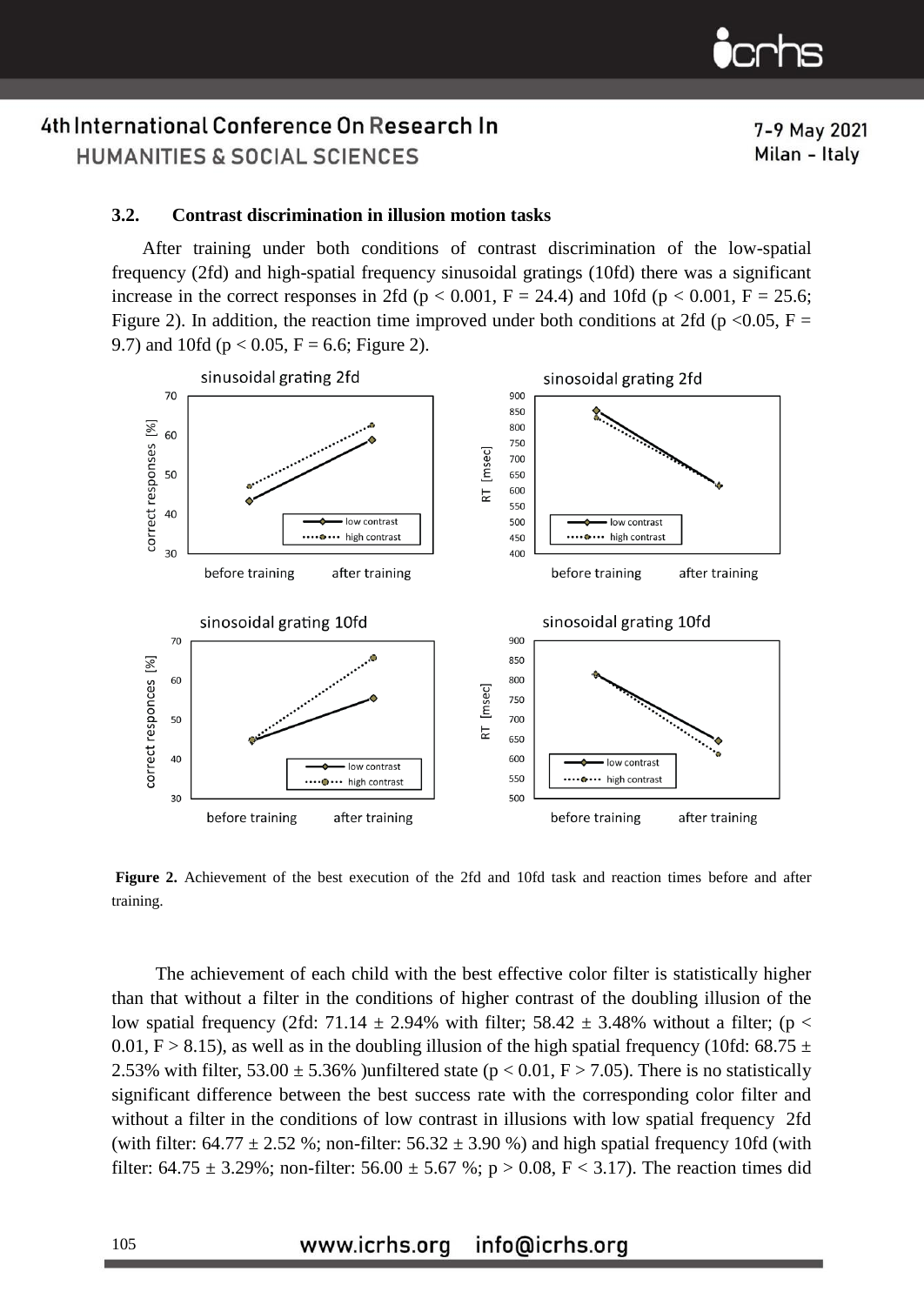7-9 May 2021

Milan - Italy

## 4th International Conference On Research In HUMANITIES & SOCIAL SCIENCES

not improve significantly during low contrast (2fd; with filter:  $771.80.71 \pm 74.62$  ms; nonfilter:  $696.54 \pm 69.14$  ms) in both doubling illusions with the corresponding color filter imposed on the screen 10fd: with filter:  $739.68 \pm 77.75$  ms; non-filter:  $703.18 \pm 75.17$  ms; p  $> 0.35$ ,  $F < 0.87$ ), as well as during a high contrast in both doubling illusions with the corresponding color filter on the screen. The sky (aqua, magenta) and yellow (orange) spectral filters improved the performance of both low and high spatial frequency illusions in more than 60% of dyslexics, while spectral filters with grass (celery) - an average of 30% of children both for tasks as well as for contrast conditions.

#### **3.3. Velocity discrimination task**

After training, the children with dyslexia performed significantly more correctly the task of discriminating the speed of optical flows ( $p < 0.001$ ,  $F > 47.8$ ; Figure 3). The improvement in performance at a faster speed of the second stimulus than the first in the pair was due to the prolongation of the reaction time ( $p < 0.05$ ,  $F > 4.08$ ; Figure 3). In the case of the stimuli with a slow speed, the time for discrimination did not change significantly at the beginning and end of the training.



**Figure 3.** Achievement of the best execution of the radial optic flow and reaction time before and after training.

The achievement with the most effective individually selected filter (75.25  $\pm$  2.55 %) of each child with dyslexia is statistically higher than those without a filter in a condition of slow speed 60.75  $\pm$  3.88% (p = 0.004, F = 9.36), as well as in the high-velocity condition of the radial flow (with filter:  $78.25 \pm 2.77\%$ ; non-filter:  $61 \pm 3.84\%$ ; p = 0.0007, F = 13.80). The performance was faster at slow speeds with the corresponding filter imposed on the screen, but not significantly different with the task without a filter on the screen (filter: 1636.7  $\pm$ 47.83 ms; non-filter:  $1661.9 \pm 77.72$  ms;  $p > 0.05$ ,  $F > 0.1$ ). The sky / yellow spectral filters improved the performance of 41% of children. They were more than half of the appropriate filters in high-speed condition and 30% of them in the low-speed condition. The most suitable color filters were purple filters (including pink) in 36% of dyslexics and grass (covering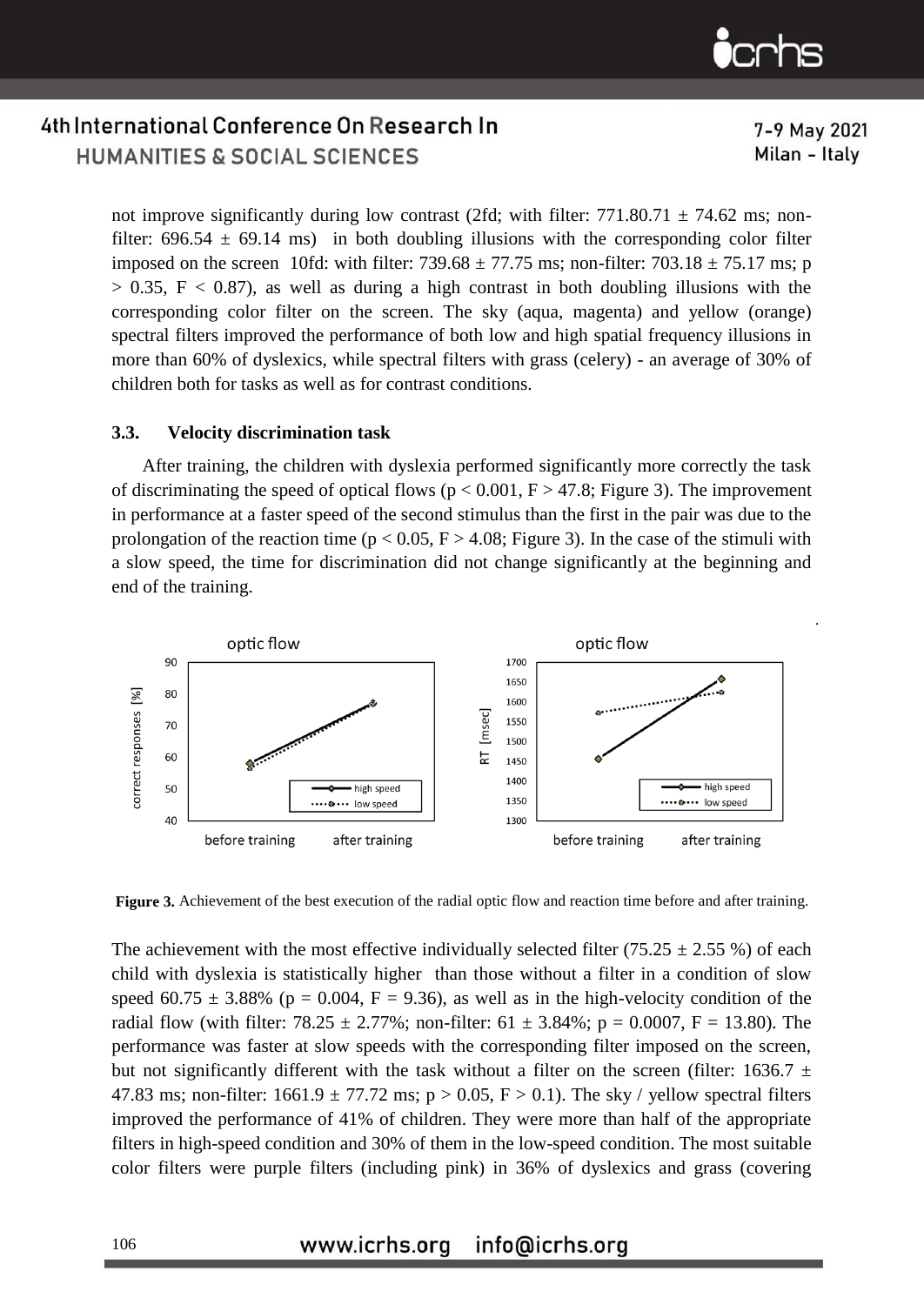7-9 May 2021 Milan - Italy

celery and jade) in 23% of dyslexics, which were more than 50% of useful filters at lowspeed conditions.

#### **3.4. Visual-spatial attention task**

Before training, the children performed the task of visual-spatial attention relatively well. After training, their results were significantly improved and many of them gave almost 98% correct answers ( $p < 0.001$ ,  $F = 30.5$ ; Figure 4), as well as and significantly faster response time ( $p < 0.001$ ,  $F = 19.3$ ; Figure 4).



**Figure 4.** Success rate (%) and reaction time (RT, ms) for a valid (different colors of the squares) and invalid stream (with the same colors of the squares) before and after training.

The achievement of the dyslexics with the best effective filter was statistically higher than those without filter under both conditions (valid stream: with filter,  $98.2 \pm 0.57$  %, nonfilter,  $87.75 \pm 1.93$  %; p < 0.0001, F > 26.51; invalid stream: with filter,  $98.0 \pm 0.76$  %, nonfilter,  $91.25 \pm 1.62$  %; p < 0.0001, F > 13.66). The reaction times were faster in the valid and invalid streams, but not significantly different between filter and non-filter overlaid task  $(823.38 \pm 27.96 \text{ ms}; 854.78 \pm 37.22 \text{ ms}, p > 0.05, F < 0.53)$ . The sky/yellow filters improved the achievement in the 50% of the dyslexics, while the grass (jade, celery) filters - in 36% of the experimental group.

#### **3.5. Wechsler test (WISC-4)**

The overall indicator of IQ of the dyslexic children was average for the same age, but there were scales whose parameters differ significantly between the dyslexics and the typically reading children. Such an indicator was the scale for the speed of visual information, especially the "coding" and "symbol search" subtests.

The dyslexic children showed a pronounced deficit compared то the age-matched normolexics concerning the information for the short-term memory, the visual attention, the visual-motor coordination, and the visual processing speed of coding and symbol search (p < 0.001,  $F > 20.98$ ). This was a sensitive indicator of learning difficulties and cognitive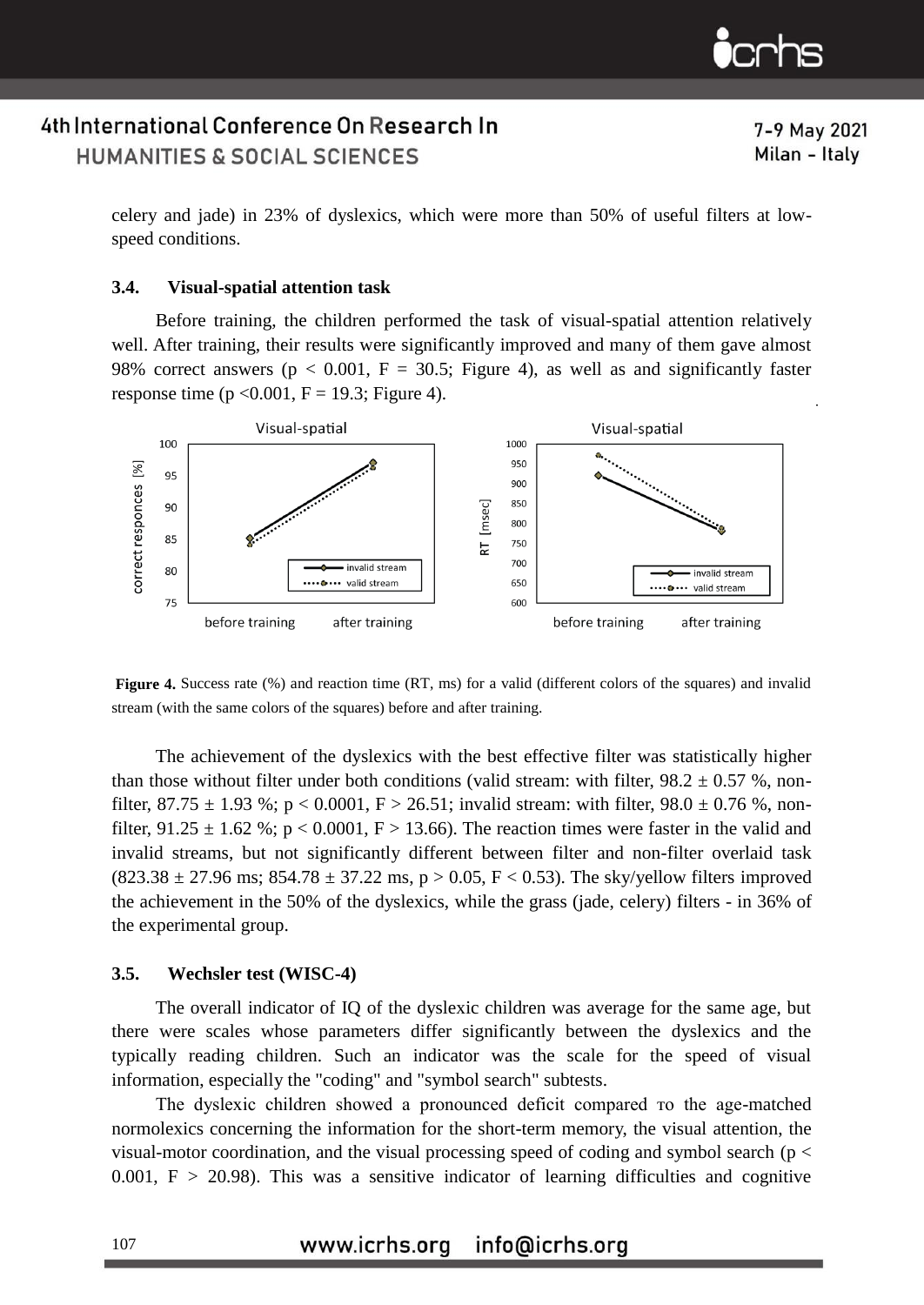7-9 May 2021 Milan - Italy

impairments.

### **3.6. Reading achievement**

Before training, the dyslexics showed a slower voice response time (1497.96  $\pm$  30.5) during the reading of words compared to post-training  $(1266.16 \pm 27.9 \text{ ms})$ . After training, there was a significant improvement in voice response compared to pre-training ( $p \le 0.0001$ ,  $\chi$ 2 = 30.4; Table 1).

The children with dyslexia decreased the error rates and missing words from 11% with nonfilter conditions to 5% with filter conditions. The reading speed of the trained dyslexics was about twice as high. The duration of the reading word also improved after training ( $p =$ 0.001). Their performance significantly improved in the visual tasks with filters, reducing reading time and correct reading of words. The untrained dyslexic group showed a higher success rate and slower reaction time compared to both words and pseudowords conditions after training ( $p < 0.03$ ,  $\chi$ 2 = 4.51 for words;  $p = 0.02$ ,  $\chi$ 2 = 5.29 for pseudo-words). Their reaction time did not change significantly.

#### **Table 1.**

| tasks                    | pre-training       | post-training      | statistics       |          |
|--------------------------|--------------------|--------------------|------------------|----------|
|                          | dyslexics          | dyslexics          | $\boldsymbol{p}$ | $\chi^2$ |
| Reading                  |                    |                    |                  |          |
| duration of Reading word | $786.87 \pm 16.83$ | $657.16 \pm 14.67$ | 0.001            | 9.48     |
| Voice RT (ms)            | $1497.96 \pm 30.5$ | $1266.16 \pm 27.9$ | $1.7e-06$        | 30.4     |
| Success rate $(\% )$     | $77.41 \pm 3.8$    | $90.05 \pm 4.1$    | 0.0002           | 16.39    |
| Error (%)                | $11.3 \pm 3.30$    | $4.67 \pm 3.58$    | 0.0032           | 9.81     |
| Omitted words (%)        | $11.3 \pm 3.8$     | $4.83 \pm 4.1$     | 0.02             | 5.26     |
| Speed(N/20 sec)          | $10 \pm 2$         | $21 \pm 2.3$       | 0.01             | 6.54     |
| Visual discrimination    |                    |                    | statistics       |          |
| word/pseudoword          |                    |                    |                  |          |
| word condition           |                    |                    |                  |          |
| Success rate $(\%)$      | $69.83 \pm 2.75$   | $78.6 \pm 2.99$    | 0.03             | 4.51     |
| RT time (ms)             | $1333.8 \pm 18.52$ | $1369.3 \pm 19.82$ | 0.08             | 2.87     |
| pseudoword condition     |                    |                    |                  |          |
| Success rate $(\% )$     | $55.58 \pm 3.71$   | $69.5 \pm 5.04$    | 0.02             | 5.29     |
| $RT$ time $(ms)$         | $1543.3 \pm 22.6$  | $1537.8 \pm 22.2$  | 0.70             | 0.07     |

*Nonparametric statistical comparison of the behavioral parameters (mean*  $\pm$  se)

### **4. Discussions**

It should be noted that the tasks testing the partially magnocellular sub-cortical nuclei (2fd) and the dorsal path passing through the lateral parietal regions (optical flow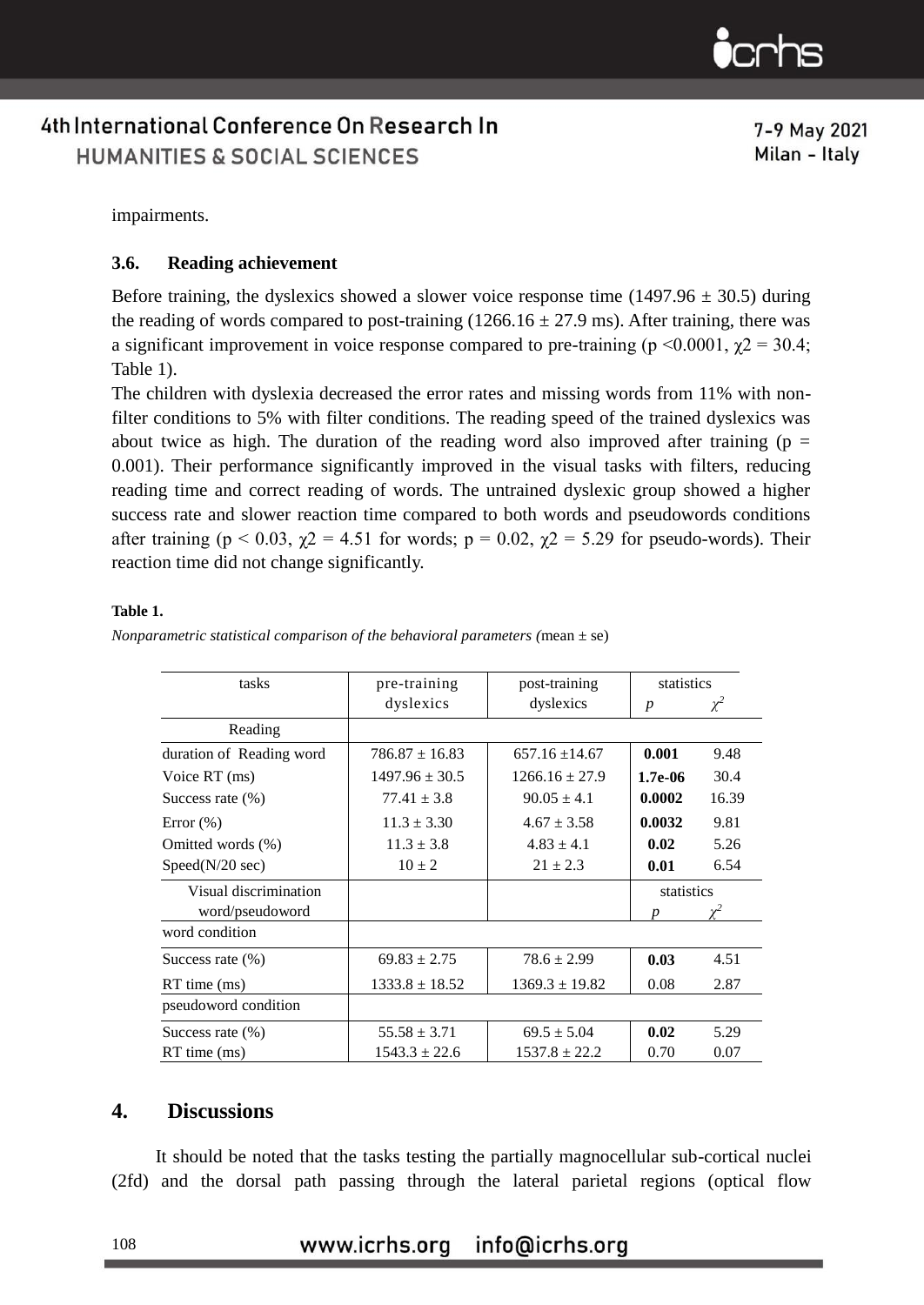7-9 May 2021 Milan - Italy

discrimination problem) ending in the inferior temporal cortex (coherent task) are strongly influenced from the prefrontal areas (Merigan and Maunsell, 1993). These cortical areas control the selective attention (Corbetta and Shulman, 2011; Koyama et al., 2013; Ronconi et al., 2016), which in our study is reflected mainly in the results of short-term memory task (color tracking within a cue). The abnormal magnocellular input to the dorsal pathway, established by the contrast-sensitive low-spatial frequency illusion (2fd), leads to a spatial and temporal attentional deficit of the dyslexic children (Lobier et al., 2014; Vidyasagar and Pammer, 2010).

Our studies confirm the hypothesis, that the temporal processing deficit related to the impaired phonological decoding in dyslexia, occurring also in the processing of visual and auditory dynamic stimuli, was influenced positively after training in the visual modality (Lallier et al., 2010; Harrar et al., 2014). At the magnocellular and parvocellular tasks during the contrast discrimination, the number of errors significantly decreased in the dyslexics after training, as well as the reaction time was better especially in the high contrast condition of the parvocellular-sensitive task (see Figure 2). An important factor for improvement of the results in visual discrimination tasks was the spectral/colored filters. The reaction time was faster, using filters. Children with dyslexia discriminated more difficult the low contrast M- and Pstimuli than those with the high-contrast. The benefit of using blue spectral filters was more for some children than using yellow filters. The improvement in dyslexic children is due to the diminution of the "eye stress" or the "Meares-Irlen syndrome", associated with color and shape distortion or motion illusion while reading. The use of yellow or blue spectral filters can stimulate the activity of the magnocellular pathway (Hall et al., 2013; Stein, 2014).

According to recent studies, the speed of visual information processing is dynamically linked to the mental capacity, the reading and its development, the thinking, the preservation of cognitive resources, and the efficient use of working memory (Fry and Hale, 2000), sensitive to the learning disabilities (Mayes at al., 2000). Faster processing of information can reduce the requirements for working memory and facilitate thinking. The dyslexic group processes significantly less amount of information than the normolexics do.

In alphabetic languages and Chinese (Qian, and Bi, 2015), children with dyslexia show deficits in phonological awareness and rapid naming, which play important role in the development of reading and closely related to M-function. The intervention on the Mpathway function stimulates more strongly the changes in the plasticity of the visual areas of the brain than in the motor regions. The intervention with the direction discrimination task is important for dyslexics with pronunciation and/or spelling problems, who show impaired ability to distinguish motion direction due to a deficit in the development of their inhibitory circuits (Lawton and Shelley-Tremblay, 2017). The discrimination of optic flow speed directly influences motion perception by affecting the neural activities in the middle temporal (MT/V5) area that according to some studies probably enhances phonological awareness (Olulade et al., 2013). The visual search/ tracking intervention, focusing on visual-spatial attention controlling eye movements, stronger stimulates the plasticity in the motor cortical areas than in the visual ones. The motion discrimination training (motion direction, motion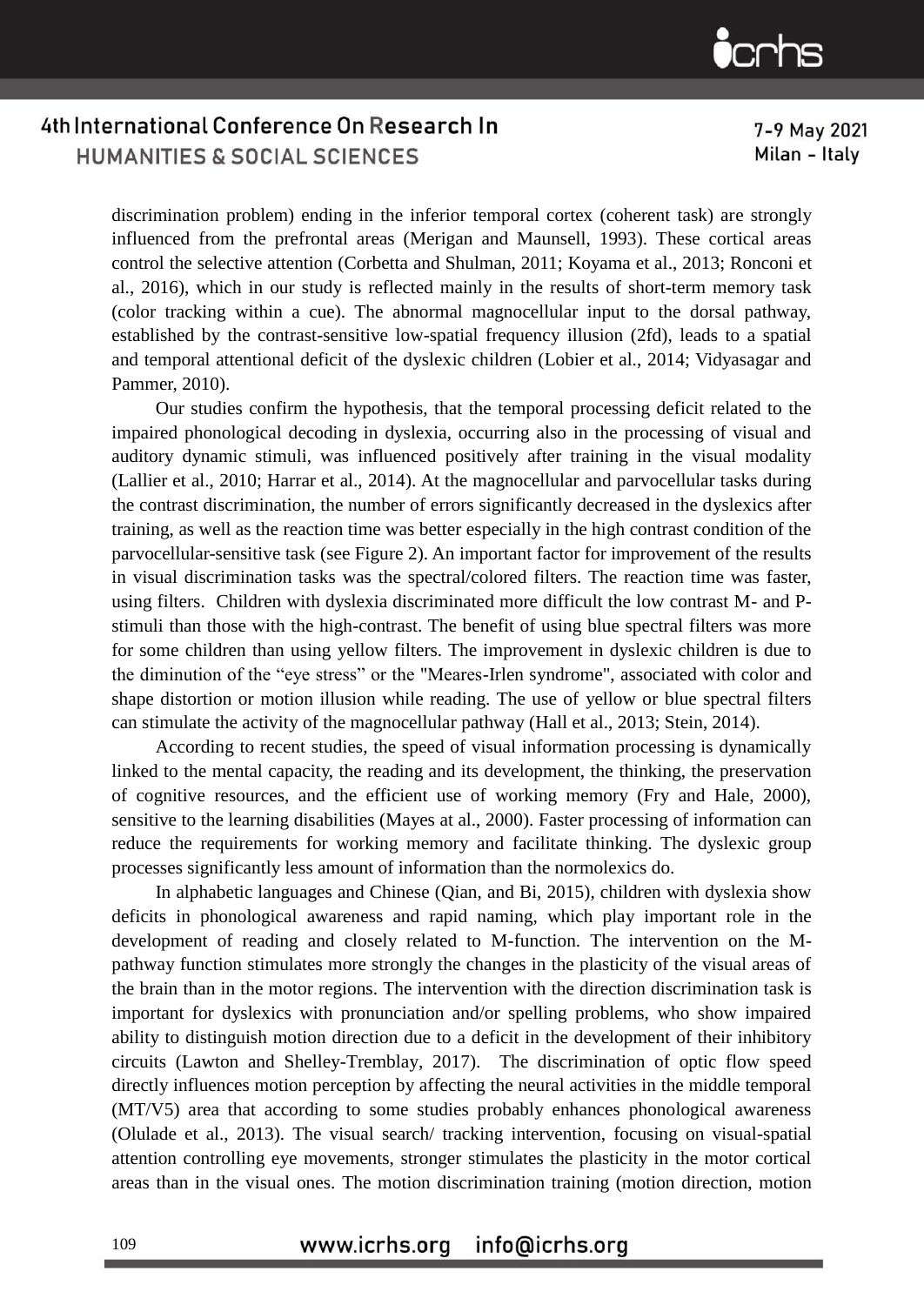7-9 May 2021 Milan - Italy

speed) increases the synchronization between the neurons in the magnocellular and the parvocellular pathways, overcoming early the sluggish magnocellular neurons along the dorsal stream. Thereby the temporal dynamics and the activity of inhibitory circuits improve in the frontoparietal attention networks, in the anterior cortical areas, activated by saccades (frontal eye fields), and in the prefrontal language system, included in the reading network. Therefrom through the visual motion-discrimination training, the convergence of auditory and visual inputs in the posterior parietal cortex leads to the improvement of the auditory phonological processing and auditory working memory (Lawton, 2016).

When reading words aloud is required, the duration of their reading varies, depending on the frequency of use of the word in the language (Davies et al., 2013). The prolonged voice reaction time in children with dyslexia before training became shorter after training, as well as the number of incorrectly reading words reduced. This shows that the information processing continues from the decoding phase (voice reaction time) to the execution phase and indicates continuity between the reaction time and the articulation. When pauses and articulation time are recorded simultaneously, both are strongly related to reading speed and accuracy (Georgiou et al., 2008). Reading requires the effectiveness of several cognitive processes, including fast and effective visual scanning, visual selective attention, rapid lexical retrieval, short-term memory, and performance. The question is whether it is possible to have a stable interpretation of the deficit of children with dyslexia when working with the many components of reading. The most likely cause that children with dyslexia have a predominant deficit is impaired word decoding. This deficiency occurs under experimentally isolated conditions (e. g., voice reaction time for individual words). The voice reaction time is related to the process of decoding information (Georgiou et al., 2008). In our study, the longer decoding time improves the process of reading and understanding the individual words. The training with non-verbal visual tasks has a beneficial effect on orthography as well as improves the reading process. The color filters in education are a factor in improving the results of visual discrimination tasks. Visual-perceptual training favors reading and comprehension, as it improves speed and accuracy in general. Visual-spatial interventions on memory and attention lead to a better and more effective strategy that children use when reading to overcome the difficulties in developmental dyslexia.

### **5. Conclusions**

The visual-perceptual non-verbal intervention remediates the timing deficits in the dorsal stream, in the executive functions, related to attention, working memory, processing speed, and accuracy of action generally, that could promote the reading strategy, readingrelated cognitive skills, and reading comprehension. The noninvasive intervention with appropriate spectral/colored filters relieves any abnormality in low-level visual perception or in ocular motor skills of children with visual stress, which promotes their reading performance.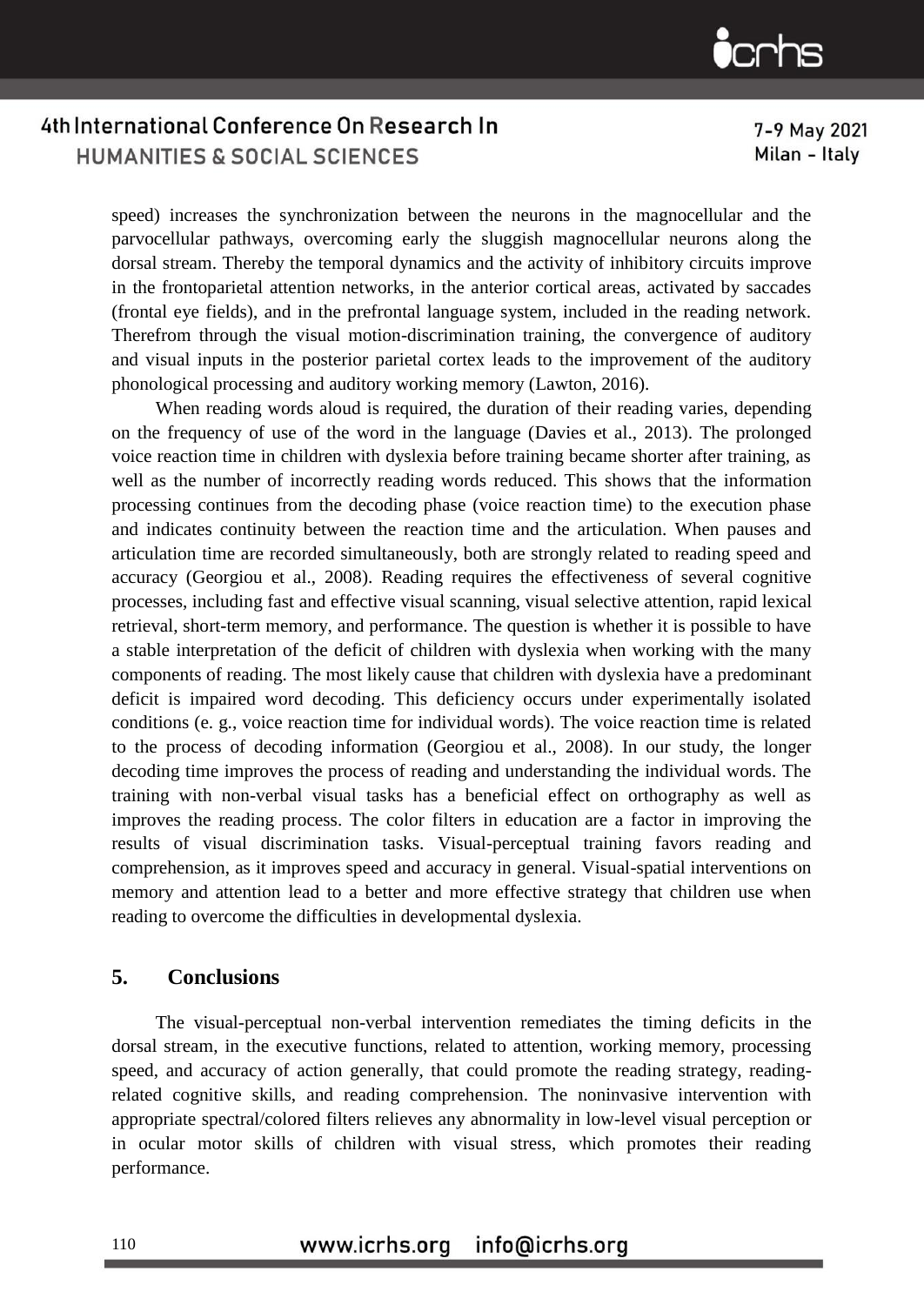$\mathbf{\dot{c}}$ crhs

7-9 May 2021 Milan - Italy

**Acknowledgment:** This research received external funding from the National Science Fund of the Ministry of Education and Science (project DN05/14-2016).

### **Conflict of interests**

The authors declare no conflict of interest.

### **References**

- Annett, M. (1970) A classification of hand preference by association analysis. *Br J Psychol*, 61, pp. 303-321. doi: [10.1111/j.2044-8295.1970.tb01248.x](https://doi.org/10.1111/j.2044-8295.1970.tb01248.x)
- Badcock, N. A., Hogben, J. H., Fletcher, J. F. (2008). No differential attentional blink in dyslexia after controlling for baseline sensitivity. *Vision Res*. 48(13), pp. 1497-1502. [https://doi.org/10.1016/j.visres.2008.03.008.](https://doi.org/10.1016/j.visres.2008.03.008)
- Benassi, M., Simonelli, L., Giovagnoli, S. and Bolzani, R. (2010) Coherence motion perception in developmental dyslexia: A meta-analysis of behavioral studies. *Dyslexia* 16, pp. 341-357. doi: [10.1002/dys.412](https://doi.org/10.1002/dys.412)
- Boets, B., Vandermosten, M., Cornelissen, P., Wouters, J. and Ghesquière,P. (2011) Coherent motion sensitivity and reading development in the transition from prereading to reading stage. *Child Development* 82(3), pp. 854-869. [https://doi.org/10.1111/jM467-8624.](https://doi.org/10.1111/j.1467-8624.2010.01527.x) [2010.01527.x.](https://doi.org/10.1111/j.1467-8624.2010.01527.x)
- Breitmeyer, B. G. (1993). The roles of sustained (P) and transient (M) channels in reading and reading disability. In S. F. Wright & R. Groner (Eds.), Studies in visual information processing, Vol. 3. Facets of dyslexia and its remediation (p. 13–31). North-Holland/Elsevier Science Publishers. [https://doi.org/10.1016/B978-0-444-89949-1.50008-0.](https://psycnet.apa.org/doi/10.1016/B978-0-444-89949-1.50008-0)
- Corbetta, M., & Shulman, G. L. (2011). Spatial neglect and attention networks*. Annu. Rev. Neurosci*. 34, pp. 569–599. <https://doi.org/10.1146/annurev-neuro-061010-113731>
- [Cornelissen,](https://pubmed.ncbi.nlm.nih.gov/?term=Cornelissen+P&cauthor_id=7645277) P., [Richardson,](https://pubmed.ncbi.nlm.nih.gov/?term=Richardson+A&cauthor_id=7645277) A., [Mason,](https://pubmed.ncbi.nlm.nih.gov/?term=Mason+A&cauthor_id=7645277) A., [Fowler,](https://pubmed.ncbi.nlm.nih.gov/?term=Fowler+S&cauthor_id=7645277) S., [Stein,](https://pubmed.ncbi.nlm.nih.gov/?term=Stein+J&cauthor_id=7645277) J. (1995). Contrast sensitivity and coherent motion detection measured at photopic luminance levels in dyslexics and controls. *Vision Res*. 35(10), pp. 1483-94. https://doi[:10.1016/0042-6989\(95\)98728-r.](https://doi.org/10.1016/0042-6989(95)98728-r)
- Dahhan, A. N., Kirby, J. R., Brien, D., Munoz, D. (2016). Eye movements and articulations during a letter naming speed task: children with and without dyslexia. *J. Learn. Disabil*. 50(3), pp. 275-285. [https://doi.org/10.1177/0022219415618502.](https://doi.org/10.1177/0022219415618502)
- Davies R., Barbón A., Cuetos F. Lexical and semantic age-of-acquisition effects on word naming in Spanish. Mem Cogn (2013) 41, pp. 297–311. [https://doi.org/10.3758/s13421-012-](https://doi.org/10.3758/s13421-012-0263-8) [0263-8](https://doi.org/10.3758/s13421-012-0263-8)
- Facoetti, A., Paganoni, P., Turatto, M., Marzola, V., Mascetti, G. G. (2000). Visual-spatial attention in developmental dyslexia. *Cortex* 36(1), pp. 109-123. [https://doi.org/10.1016/ S0010-9452\(08\)70840-2.](https://doi.org/10.1016/S0010-9452(08)70840-2)

Franceschini, S., Gori, S., Ruffino, M., Viola, S., Molteni, M., Facoetti, A. (2013). Action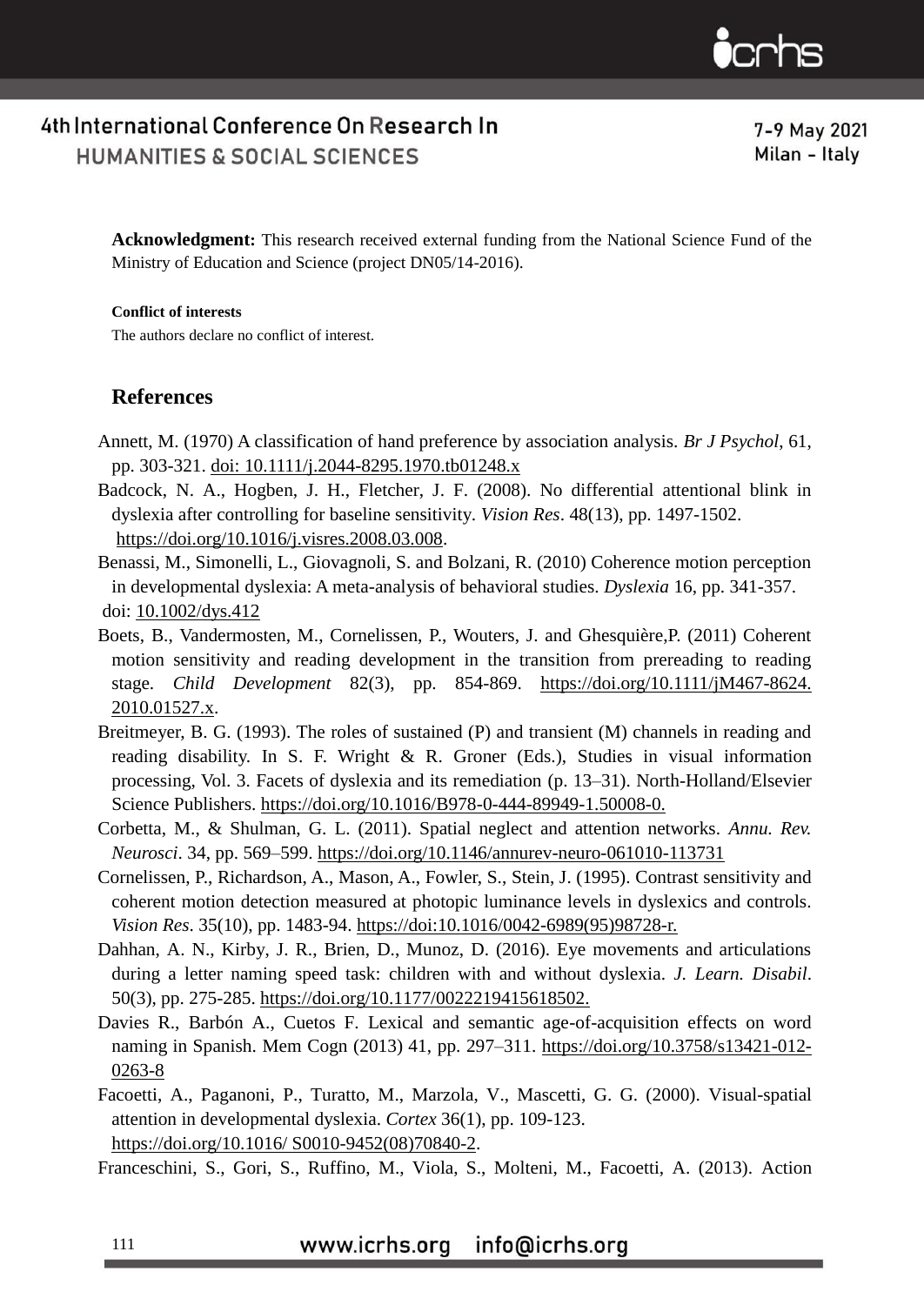

7-9 May 2021 Milan - Italy

video games make dyslexic children read better. *Curr. Biol*. 23(6), pp. 462-466. [https://doi.org/10.1016/j.cub.2013.01.044.](https://doi.org/10.1016/j.cub.2013.01.044)

[Fry,](https://www.sciencedirect.com/science/article/pii/S030105110000051X#!) A. F., [& Hale,](https://www.sciencedirect.com/science/article/pii/S030105110000051X#!) S. (2000). Relationships among processing speed, working memory, and fluid intelligence in children. *[Biological Psychology](https://www.sciencedirect.com/science/journal/03010511)* [54\(1–3\)](file:///D:/Psych%20thought/54(1–3), pp. 1-34. [https://doi.org/10.1016/ S0301-0511\(00\)00051-X.](https://doi.org/10.1016/%20S0301-0511(00)00051-X)

Girolami-Boulinier A. (1985). Contrôle des Aptitudes à la Lecture et à l'Ecriture (CALE). Delachaux et Niestlé, Neuchâtel, 1974.

- Georgiou, G. K., Parrila, R., & Papadopoulos T. C. Predictors of Word Decoding and Reading Fluency Across Languages Varying in Orthographic Consistency. *Journal of Educational Psychology*. 2008, 100 (3), pp. 566–580.<https://doi.org/10.1037/0022-0663.100.3.566>
- Gori, S., Seitz, A., Ronconi, L., Franceschini, S., Facoetti, A. (2016). Multiple causal links between magnocellular-dorsal pathway deficit and developmental dyslexia. *Cereb. Cortex* 26(11), pp. 4356-4369. <https://doi.org/10.1093/cercor/bhv206>[.](https://pubmed.ncbi.nlm.nih.gov/?term=Hall+R&cauthor_id=23627538)
- [Hall,](https://pubmed.ncbi.nlm.nih.gov/?term=Hall+R&cauthor_id=23627538) R., [Ray,](https://pubmed.ncbi.nlm.nih.gov/?term=Ray+N&cauthor_id=23627538) N., [Harries,](https://pubmed.ncbi.nlm.nih.gov/?term=Harries+P&cauthor_id=23627538) P., [Stein,](https://pubmed.ncbi.nlm.nih.gov/?term=Stein+J&cauthor_id=23627538) J. (2013). A comparison of two-coloured filter systems for treating visual reading difficulties. Randomized Controlled Trial. *Disabil Rehabil*, 35(26), pp. 2221-6. doi: 10.3109/09638288.2013.774440.
- [Hankins,](https://pubmed.ncbi.nlm.nih.gov/?term=Hankins+MW&cauthor_id=18054803) M. W., [Peirson](https://pubmed.ncbi.nlm.nih.gov/?term=Peirson+SN&cauthor_id=18054803) S. N, [Foster](https://pubmed.ncbi.nlm.nih.gov/?term=Foster+RG&cauthor_id=18054803) R. G. (2008). Melanopsin: An exciting photopigment. *Trends Neurosci.* 31(1), pp. 27-36. https://doi: 10.1016/j.tins.2007.11.002.
- Harrar, V., Tammam, J., Pérez-Bellido, A., Pitt, A., Stein, J., Spence, C. (2014). Multisensory integration and attention in developmental dyslexia. *Curr. Biol*. 24, pp. 531–535. https://doi.org/10.1016/j.cub.2014.01.029
- [Joshi,](https://pubmed.ncbi.nlm.nih.gov/?term=Joshi+MR&cauthor_id=25796975) M. R., [& Falkenberg,](https://pubmed.ncbi.nlm.nih.gov/?term=Falkenberg+HK&cauthor_id=25796975) H. K. (2015). Development of radial optic flow pattern sensitivity at different speeds. *Vision Res*. 110(Pt A), pp. 68-75. doi: 10.1016/j.visres.2015.03.006.
- Kalonkina, A., & Lalova, J. (2016) Normative indicators for the test battery for a written speech assessment. *Logopedic Centre Romel*, pp. 30-38. (in Bulgarian) ISBN 978-954-9458- 23-7
- Klaver, P., Marcar, V., Martin, E. (2011). Neurodevelopment of the visual system in typically developing children. *Prog. Brain Res*. 189, pp. 113-136. [https://doi.org/10.1016/b978-0-444-](https://doi.org/10.1016/b978-0-444-53884-0.00021-x) [53884-0.00021-x.](https://doi.org/10.1016/b978-0-444-53884-0.00021-x)
- Koyama, M. S., Di Martino, A., Kelly, C., Jutagir, D. R., Sunshine, J., Schwartz, S. J.[,](https://pubmed.ncbi.nlm.nih.gov/?term=Castellanos+FX&cauthor_id=23408984) [Castellanos,](https://pubmed.ncbi.nlm.nih.gov/?term=Castellanos+FX&cauthor_id=23408984) F. X., [Milham,](https://pubmed.ncbi.nlm.nih.gov/?term=Milham+MP&cauthor_id=23408984) M. P. (2013). Cortical signatures of dyslexia and remediation: an intrinsic functional connectivity approach. *PLoS ONE*, 8, e55454. [https://doi.org/10.1371/j](https://doi.org/10.1371/)ournal.pone.0055454
- Kristen, P., [Lavis,](https://pubmed.ncbi.nlm.nih.gov/?term=Lavis+R&cauthor_id=15120551) R., [Hansen,](https://pubmed.ncbi.nlm.nih.gov/?term=Hansen+P&cauthor_id=15120551) P., [Cornelissen,](https://pubmed.ncbi.nlm.nih.gov/?term=Cornelissen+PL&cauthor_id=15120551) P. L. (2004). Symbol-string sensitivity and children's reading. *Brain Lang*, 89(3), pp. 601-10. doi:10.1016/j.bandl.2004.01.009.
- Lallier, M., Tainturier, M. J., Dering, B., Donnadieu, S., Valdois, S., Thierry, G. (2010). Behavioral and ERP evidence for amodal sluggish attentional shifting in developmental dyslexia. *Neuropsychologia,* 48, pp. 4125–4135. [https://doi.org/10.1016/j](https://doi.org/10.1016/).neuropsychologia.2010.09.027
- Lalova, J., Dushanova, J., Kalonkina, A., Tsokov, S., Hristov, I., Totev, T., Stefanova, M. (2018). Vision and visual attention of children with developmental dyslexia. *Psychological*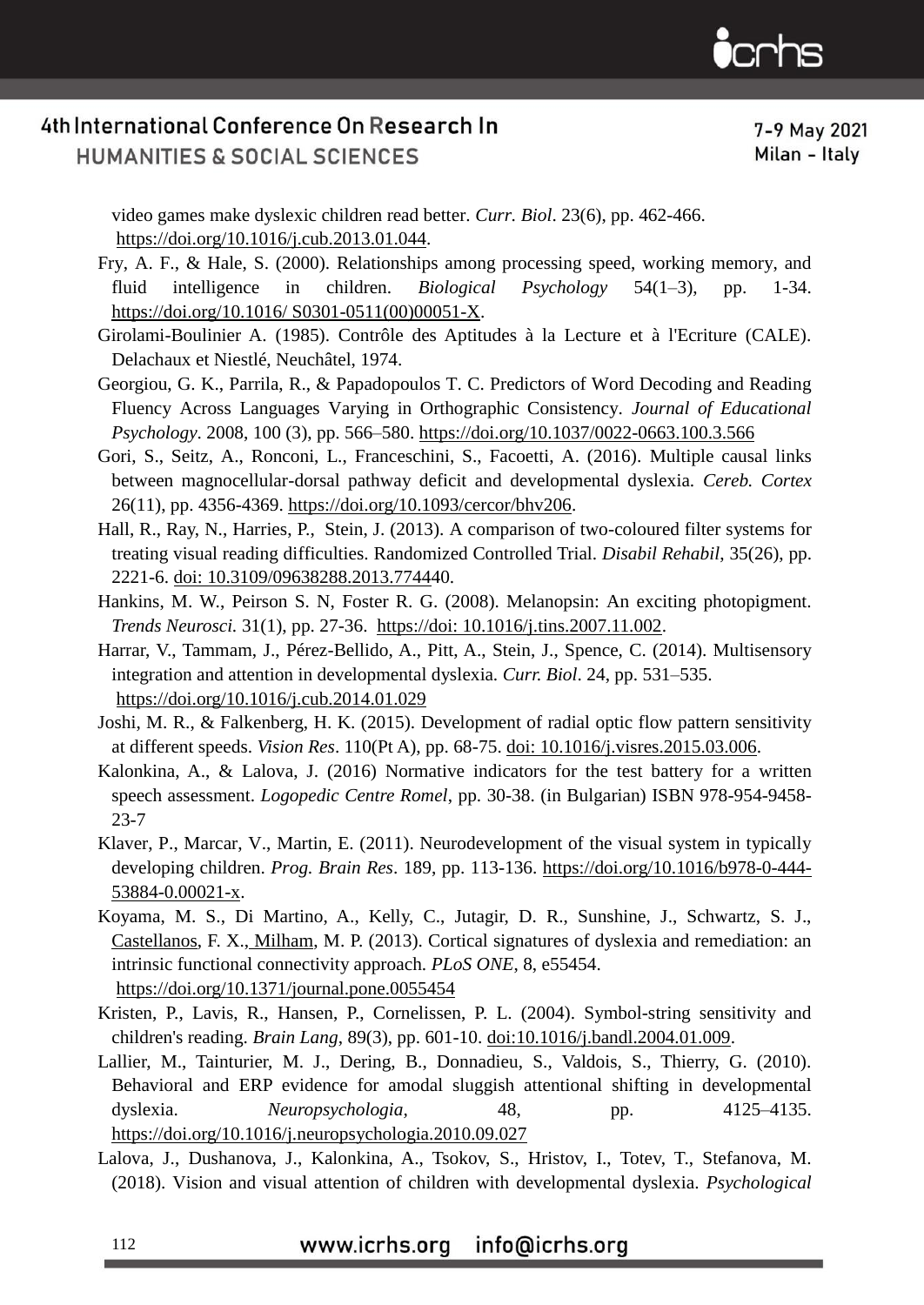7-9 May 2021 Milan - Italy

*Research* 21(2), pp. 247-261. ISSN 2367-9174 (Online).

- Lalova J., Dushanova J, Kalonkina A., Tsokov S. (2019). Application of specialised psychometric tests and training practices in children with developmental dyslexia. *Psychological Research*, 22(1), pp. 271-283.
- Liu, S., Liu, D., Pan, Z., Xu, Z. (2018). The association between reading abilities and visualspatial attention in Hong Kong Chinese children. *Dyslexia* 24(3), pp. 263-275. [https://doi.org/10.1002/dys.1584.](https://doi.org/10.1002/dys.1584)
- Lobier, M. A., Peyrin, C., Pichat, C., LeBas, J. F., Valdois, S. (2014). Visual processing of multiple elements in the dyslexic brain: evidence for a superior parietal dysfunction. *Front. Hum. Neurosci*, 7, pp. 479. https://doi.org/10.3389/fnhum.2014.00479
- Lorusso, M.L., Facoetti, A., Bakker, D.J. (2011). Neuropsychological treatment of dyslexia: Does type of treatment matter? *J. Learn. Disabil*, 44(2), pp. 136-149. [https://doi.org/10.1177/0022219410391186.](https://doi.org/10.1177/0022219410391186)
- Lawton, T., & Shelley-Tremblay, J. (2017) Training on movement figure-ground discrimination remediates low-level visual timing deficits in the dorsal stream, improving high-level cognitive functioning, including attention, reading fluency, and working memory. *Front Hum Neurosci*, 11, pp. 236. doi: [10.3389/fnhum.2017.00236](https://dx.doi.org/10.3389%2Ffnhum.2017.00236)
- Lawton, T. (2016) Improving dorsal stream function in dyslexics by training figure/ground motion discrimination improves attention, reading fluency, and working memory. *Frontiers in Human Neurosci,* 10, pp. 397. doi: [10.3389/fnhum.2016.00397](https://dx.doi.org/10.3389%2Ffnhum.2016.00397)
- [Mann, V., Wimmer, H. \(2002\). Phoneme awareness and pathways into literacy: a comparison](http://refhub.elsevier.com/S0149-7634(18)30685-7/sbref0350)  [of German and American children.](http://refhub.elsevier.com/S0149-7634(18)30685-7/sbref0350) *Read. Writing Interdiscip. J*, 15, pp. 653-682. https://doi.org/10.1023/A:1020984704781
- Matanova, V., & Todorova, E. (2013) DDE-2 Test Battery for evaluation of dyslexia of development - Bulgarian adaptation; OS Bulgaria Ltd.
- [Mayes](https://journals.sagepub.com/action/doSearch?target=default&ContribAuthorStored=Mayes%2C+Susan+D) S. D., [Calhoun](https://journals.sagepub.com/action/doSearch?target=default&ContribAuthorStored=Mayes%2C+Susan+D) S. L., [Crowell](https://journals.sagepub.com/action/doSearch?target=default&ContribAuthorStored=Mayes%2C+Susan+D) E. W. (2000). Learning disabilities and ADHD: overlapping spectrumn disorders. *Journal of Learning Disabilities*, 33(5), pp. 417-424. https://doi: 10.1177/002221940003300502.
- [McIntosh, K., Horner, R. H., Chard, D. J., Boland, J. B., Good, R. H. \(2006\). The use of](http://refhub.elsevier.com/S0149-7634(18)30685-7/sbref0375) [reading and behavior screening measures to predict non-response to school-wide](http://refhub.elsevier.com/S0149-7634(18)30685-7/sbref0375) [positive](http://refhub.elsevier.com/S0149-7634(18)30685-7/sbref0375)  [behavior support: a longitudinal analysis.](http://refhub.elsevier.com/S0149-7634(18)30685-7/sbref0375) *School Psych. Rev*, 35 (2), pp. [275-291.](http://refhub.elsevier.com/S0149-7634(18)30685-7/sbref0375) <https://doi.org/10.1080/02796015.2006.12087992>
- Menghini, D., Finzi, A., Benassi, M., Bolzani, R., Facoetti, A., Giovagnoli, S., et al., (2010). Different underlying neurocognitive deficits in developmental dyslexia: a comparative study. *Neuropsychologia* 48 (4), pp. 863-872. [https://doi.org/10.1016/\].neuropsychologia.](https://doi.org/10.1016/j.neuropsychologia.2009.11.003)  [2009.11.003.](https://doi.org/10.1016/j.neuropsychologia.2009.11.003)
- Merigan, W. H., & Maunsell, J. H. (1993). How parallel are the primate visual pathways? *Annu. Rev. Neurosci*. 16, pp. 369–402. [https://doi.org/10.1146/a](https://doi.org/10.1146/)nnurev.ne.16.030193.002101
- Olulade,O. A., Napoliello, E. M., Eden, G. F. (2013). Abnormal visual motion processing is not a cause of dyslexia. *Neuron* 79, pp. 180–190. doi:10.1016/j.neuron.2013.05.002.
- [Ozernov-Palchik, O., Norton, E. S., Sideridis, G., Beach, S.](http://refhub.elsevier.com/S0149-7634(18)30685-7/sbref0410) D., Wolf, M., Gabrieli, J. D. E.,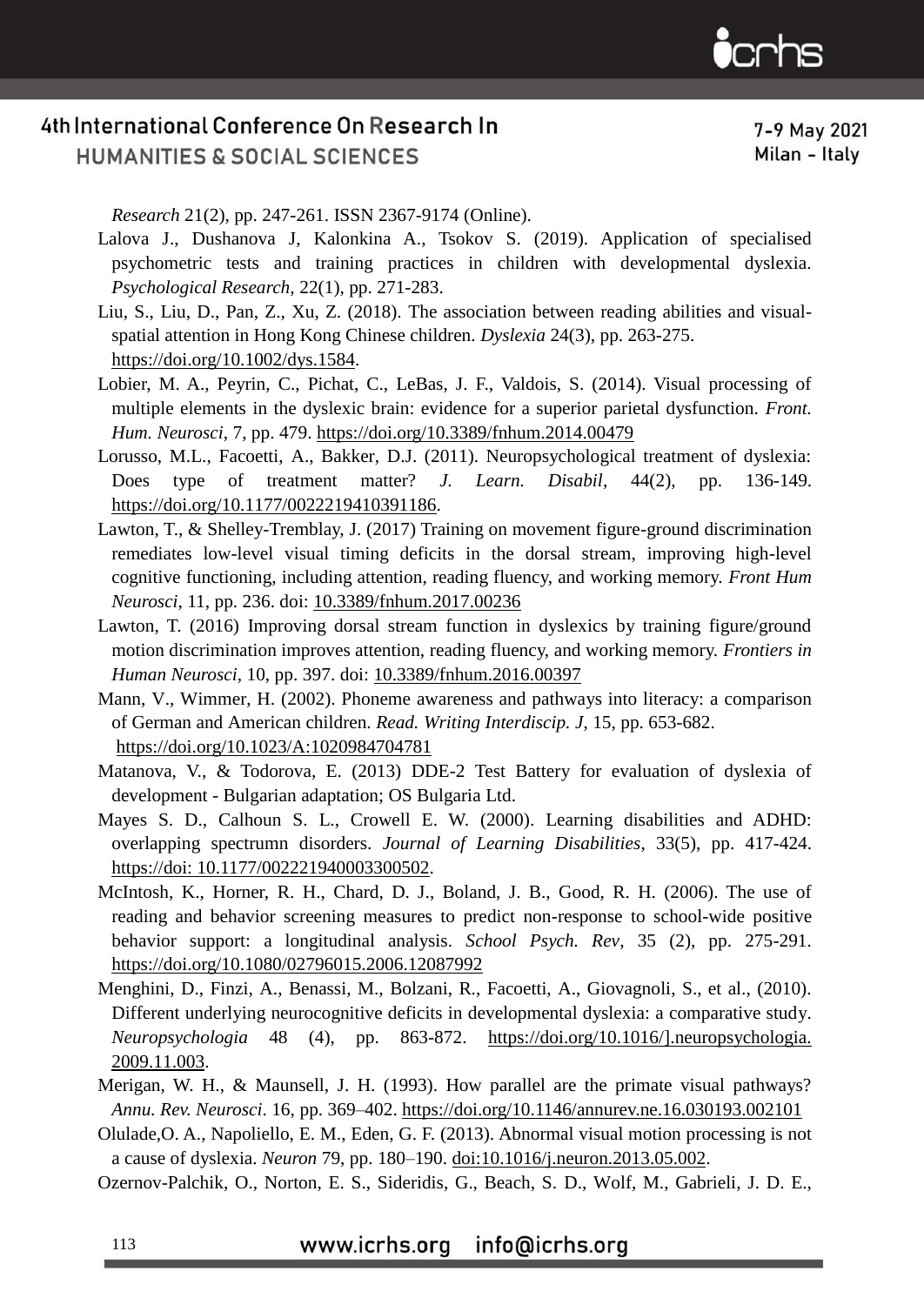7-9 May 2021 Milan - Italy

[Gaab, N. \(2017\). Longitudinal stability of pre-reading skill profiles of kindergarten](http://refhub.elsevier.com/S0149-7634(18)30685-7/sbref0410) [children:](http://refhub.elsevier.com/S0149-7634(18)30685-7/sbref0410)  [implications for early screening and theories of reading.](http://refhub.elsevier.com/S0149-7634(18)30685-7/sbref0410) *Dev. Sci,* 20(5), pp. [e12471.](http://refhub.elsevier.com/S0149-7634(18)30685-7/sbref0410)  [doi:10.1111/desc.12471.](http://refhub.elsevier.com/S0149-7634(18)30685-7/sbref0410)

- Pammer, K. and Wheatley, C. (2001) Isolating the  $M(y)$ -cell response in dyslexia using the spatial frequency doubling illusion. *Vision Res* 41, pp. 2139-2147. doi: [10.1016/s0042-](https://doi.org/10.1016/s0042-6989(01)00092-x) [6989\(01\)00092-x](https://doi.org/10.1016/s0042-6989(01)00092-x)
- Pammer, K., Hansen, P., Krigelbach, M., Holliday, I., Barnes, G., Hillebrand, A., Singh, K. D., Cornelissen, P. (2004). Visual word recognition: the first half-second. *Neuroimage* 22(4), pp. 1819–1825. doi: 10.1016/j.neuroimage.2004.05.004.
- [Peters,](https://pubmed.ncbi.nlm.nih.gov/?term=Peters+L&cauthor_id=27044845) L., [Polspoel,](https://pubmed.ncbi.nlm.nih.gov/?term=Polspoel+B&cauthor_id=27044845) B., [de Beeck,](https://pubmed.ncbi.nlm.nih.gov/?term=Op+de+Beeck+H&cauthor_id=27044845) H. O., [De Smedt,](https://pubmed.ncbi.nlm.nih.gov/?term=De+Smedt+B&cauthor_id=27044845) B. (2016). Brain activity during arithmetic in symbolic and non-symbolic formats in 9-12 year old children. *Neuropsychologia* 86, pp. 19-28. doi:10.1016/j.neuropsychologia.2016.04.001.
- Phillips, W. A. (1974). On the distinction between sensory storage and short-term visual memory. *Perception & Psychophysics, 16*(2), pp.283–290. [https://doi.org/10.3758/](https://doi.org/10.3758/%20BF03203943)  [BF03203943](https://doi.org/10.3758/%20BF03203943)
- Raichev, P., Geleva, T., Valcheva, M., Rasheva, M., Raicheva, M. (2005) Protocol on neurological and neuropsychological studies of children with specific learning disabilities. In the "Integrated Learning and Resource Teacher" journal; Ed. "Dr. Ivan Bogorov" - Sofia. (in Bulgarian)
- Raven, J., Raven, J. C., Court, J. H. (1998) Manual for Raven's progressive matrices and vocabulary scales. Section 2: The coloured progressive matrices. *Oxford, UK: Oxford Psychologists Press;* San Antonio, TX: The Psychological Corporation.
- [Ray,](https://pubmed.ncbi.nlm.nih.gov/?term=Ray+NJ&cauthor_id=15826982) N. J., [Fowler,](https://pubmed.ncbi.nlm.nih.gov/?term=Fowler+S&cauthor_id=15826982) S., [Stein,](https://pubmed.ncbi.nlm.nih.gov/?term=Stein+JF&cauthor_id=15826982) J. F., (2005). Yellow spectral/colored filters can improve magnocellular function: motion sensitivity, convergence, accommodation, and reading. *Ann N Y Acad Sci*, 1039, pp. 283-93. doi:10.1196/ annals.1325.027.
- Ross-Sheehy, S., Oakes, L. M. and Luck, S. J. (2011) Exogenous attention influences visual short-term memory in infants. *Developmental Science* 14, pp. 490-501. doi: [10.1111/j.1467-](https://dx.doi.org/10.1111%2Fj.1467-7687.2010.00992.x) [7687.2010.00992.x](https://dx.doi.org/10.1111%2Fj.1467-7687.2010.00992.x)
- Ronconi, L., Franchin, L., Valenza, E., Gori, S., Facoetti, A. (2016). The attentional 'zoomlens' in 8-month-old infants. Dev. Sci. 19, pp. 145–154. [https://doi.org/10.1111/](https://doi.org/10.1111)desc.12288
- Sartori G, Job R, Tressoldi, PE (2007) DDE-2: Battery for the assessment of developmental dyslexia and dysorthographia – 2*. Florence: Giunti O.S.*
- Slaghuis, W.L., & Lovegrove, W. (1985). Spatial-frequency-dependent visible persistence and specific reading disability*. Brain Cogn*, 4(2), pp. 219-240. [https://doi.org/10.1016/0278-](https://doi.org/10.1016/0278-2626(85)90071-5) [2626\(85\)90071-5.](https://doi.org/10.1016/0278-2626(85)90071-5)
- Sperling, A. J., Lu, Z. L., Manis, F. R. and Seidenberg, M. S. (2005) Deficits in perceptual noise exclusion in developmental dyslexia. *Nature Neuroscience* 8, pp. 862-863. doi: [10.1038/nn1474](https://doi.org/10.1038/nn1474)
- Stein, J. (2014). Dyslexia: the role of vision and visual attention. *Curr. Dev. Disord. Rep,* 1(4), pp. 267-280. [https://doi.org/10.1007/s40474-014-0030-6.](https://doi.org/10.1007/s40474-014-0030-6)
- Stein, J. (2019). The current status of the magnocellular theory of developmental dyslexia.